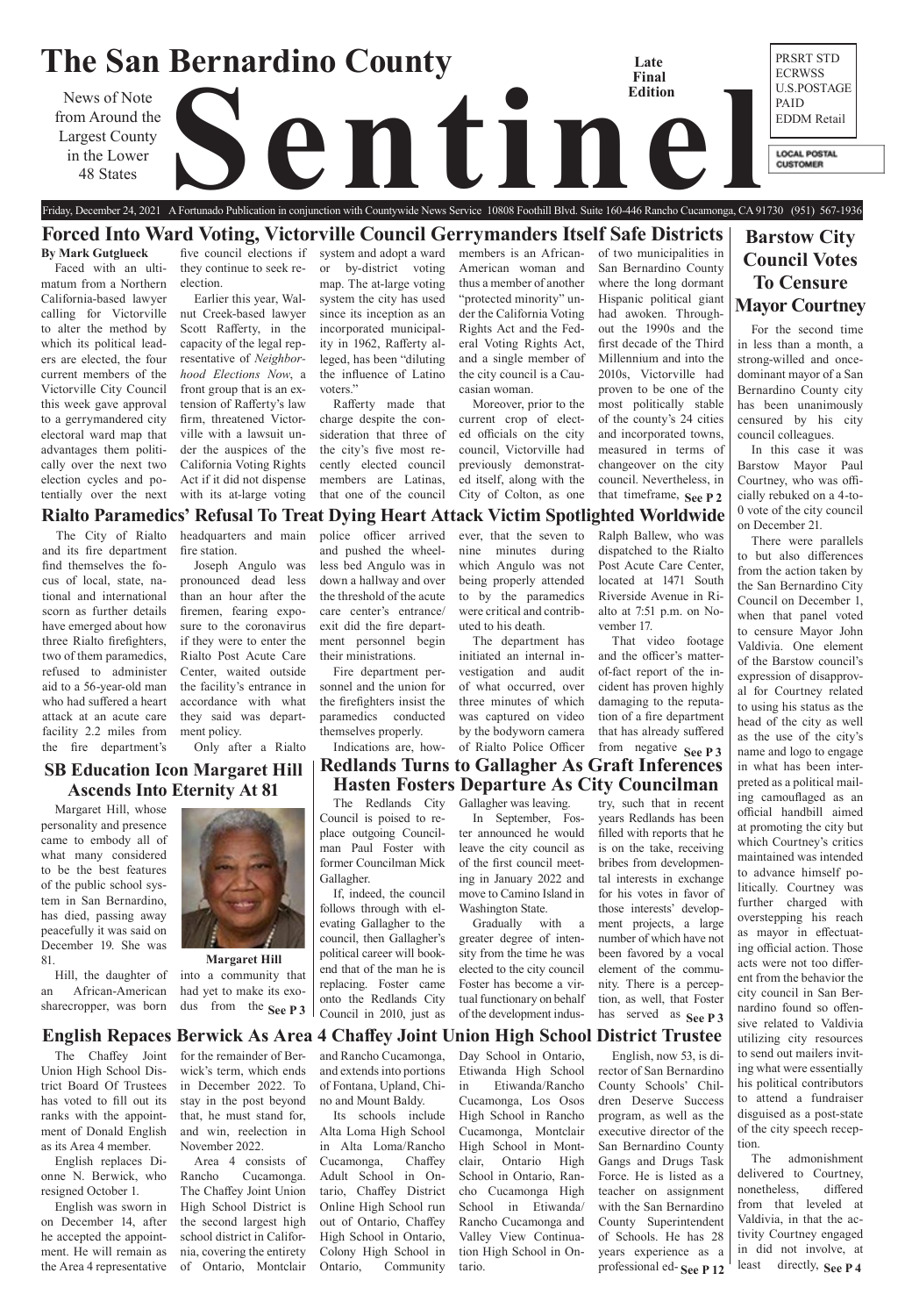### **The San Bernardino County**

**Sentinel** Published in San Bernardino County. The Sentinel's main office is located at 10788 Civic Center Drive in Rancho Cucamonga, CA 91730 A Fortunado Publication in conjunction with Countywide News Service Mark Gutglueck, Publisher

### **Call (951) 567-1936 to learn of locations where the Sentinel is available or to provide news tips**

**Four Mercenary Lawyers Previously Bypassed Forcing Victorville Into A Ward Electoral System Because Its History Of Electing Hispanic Council Members Made Demonstrating Racially Polarized Voting There Impossible** *from front page*

*Continued on Page 5*

*10808 Foothill Blvd., Suite 160-446 Rancho Cucamonga, CA 91730 SBCSentinel@yahoo.com Legal Notice Department 909 957 9998 Message Line 909-276 5796*

Victorville, with the single exception of Colton, had the most inclusive and diverse city/town council in the county racially and ethnically. From 1992 onward, in addition to electing two African-Americans to the city council – James Busby and Leslie Irving – the council was populated with eight Latinos/ Latinas: Felix Diaz, Rodolfo Cabriales, Angela Valles, Gloria Garcia, Eric Negrete, Blanca Gomez, Rita Ramirez and Elizabeth Becerra.

Beginning in 2014, a group of opportunistic attorneys – R. Rex Parris, Kevin Shenkman, Milton C. Grimes and Matthew Barragan – utilizing elements contained within the California Voting Rights Act ostensibly intended to counteract raciallypolarized or ethnicallypolarized voting, sought major paydays by threatening to file or actually filing lawsuits under the provisions of the California Voter Rights Act against a number of cities. Parris, Shenkman, Grimes and Barragan surveyed the San Bernardino County landscape and selected what they considered to be the political subdivisions most vulnerable to such suits, those being a handful of cities perceived to have foreclosed minority rights because of the relative scarcity or complete lack of elected Hispanic officeholders in those jurisdictions, even though they had a substantial Latino population. They sent letters demanding that Highland, Redlands, Chino, Chino Hills, Upland, Ontario, Rancho Cucamonga, Fontana, Hesperia, Apple Valley, Barstow, Yucca Valley, Big Bear, Yucaipa and Twentynine Palms move to by-district elections, even though Chino, Chino Hills, Upland, Ontario, Rancho Cucamonga, Fontana, Hesperia and Barstow had histories and in some

cases significant histories of electing protected minority members to their respective city or town councils. Parris, Shenkman, Grimes and Barragan could be bold in making those threats because under the California Voter Rights Act there is no penalty for initiating a spurious legal action. While with virtually every other type of lawsuit a plaintiff who does not prevail is subject to having to pay the legal fees of the defendant, the California Voting Rights Act conferred upon the plaintiffs in cases brought under its provisions immunity from such financial responsibility. Even though the plaintiff[s] in an action filed pursuant to the California Voter Rights Act stand[s] to recover from the defendant city or town all money expended or owed in the matter to pay for the plaintiff's or plaintiffs' attorney's efforts if the suit succeeds either in whole or part, the cities or towns sued under the voting rights act are not eligible to recover their fees if they prevail in the litigation by succeeding in demonstrating that racially-polarized or ethnically-polarized voting has not occurred in their jurisdictions. Thus, the plaintiffs and the lawyers representing them in these legal actions brought under the California Voting Rights Act run no risk. On the other side of the plaintiff/defendant divide, the cities challenged in this way have to defray their own legal expenses if they chose to put on a defense at trial. Thus, even if a city prevails, it sustains unrecoverable legal costs, and if it loses, it stands to suffer costs of tens of thousands of dollars, hundreds of thousands of dollars and perhaps, depending upon how spirited of a defense the city puts on and the outcome of the legal proceedings, beyond a

### **San Bernardino County Sentinel <b>Page 2 Page 2**

mended that the city merely throw in the towel. He told the city council it should "adopt [a resolution prepared for the September 27 council meeting] declaring its intention to transition from at-large to district-based elections for members of the city council under Elections Code Section 10010. The basis for recommending adoption of [the resolution] is not a concession or admission that the city has or would ultimately be found to have violated the California Voting Rights Act. Instead, the recommendation stems from a determination that the public interest is better served, and taxpayer dollars better spent, by making a voluntary transition to by-district elections, given the uncertainty in defending such litigation and the extraordinary cost of such a lawsuit, even if the city were to prevail."

million dollars in legal fees to be paid to the prevailing party. Layered into the California Voter Rights Act was a provision that for making such a demand by letter upon a city to make a transition to by-district elections, an attorney is eligible to claim and then receive a \$30,000 to \$45,000 fee from the city for merely having written the letter lodging the request for the election transition without either side going to court, if the city agrees to such a course of action within 45 days of receiving the letter. This ploy, resulting in a lawyer or law firm standing to make \$30,000 to \$45,000 for what is the relatively minor assignment of writing a letter, triggered the spate of election transition demands that occurred not only in San Bernardino County but elsewhere in California in 2014 as law firms up and down the state took stock of the opportunity the California Voter Rights Act afforded them in this regard. The only possible downside to an attorney contemplating the filing of a lawsuit against a city or town under the California Voter Rights Act consists of the possibility of not being paid for his/her efforts in filing such a suit if that action ultimately is unsuccessful. Neither Parris, Shen-

kman, Grimes nor Barragan undertook an effort to force Victorville to change its at-large election system to a bydistrict one because they understood that if they had to go to trial they could not possibly prevail given Victorville's history of electing members of protected minor-

ity groups to serve on the city council.

Earlier this year, Rafferty was contacted by Victorville Councilwoman Blanca Gomez, who asserted that Victorville has consistently exhibited not only a racial bias in the manner in which it conducts itself and hires staff members, but that the city is a hotbed of racism. In carrying out his survey of the situation, Rafferty noted that Victorville was one

of only six of San Bernardino County's 24 municipalities that still utilized an at-large voting process.

On August 12, 2021, Rafferty, claiming he was representing *Neighborhood Elections Now* along with "individual Latino electors residing in Victorville," wrote a letter to Victorville officials asserting Victorville's existing at-large election system violated the California Voting Rights Act by "diluting the influence of Latino voters." He threatened litigation if the city did not adopt a district-basted electoral system.

"The life experience and values of Latinos as a group (and of other minorities) is often distinct from the rest of the electorate," Rafferty propounded. "Districting equalizes the voting power of minority neighborhoods."

Rafferty maintained he was prepared to demonstrate that the city continuing with its at-large voting system would "impair the ability of a protected class, as defined, to elect candidates of its choice or otherwise influence the outcome of an election." This, he said, gave a litigant such as *Neighborhood Elections* Now standing to force the city to adopt a district voting system. Because, Rafferty asserted, "the group of Latino candidates who ran in the 2018 election were disproportionately preferred by their own community," proof existed that Victorville had, he claimed, engaged in racially polarized voting.

composition of Victorville's city council was below the 55.5 percent of Victorville's population identified as Latino.

At the same time, however, the city was in a position to demonstrate that in the previous two election cycles during which the composition of the city council had been determined, in 2018 and 2020, three of the city's five council members elected or reelected – or 60 percent – were Hispanic, those being Ramirez, Gomez and Becerra.

At that point, Councilwoman Rita Ramirez, who had undergone three successive and progressive amputations of her left foot, ankle and leg in 2020 and had therefore not been able to physically attend city council meetings, was removed from office in March 2021 as a conseelectoral system, leaving the city's electoral system in the hands of a

quence of action initiated by Councilwoman Liz Becerra. The council was thereafter unable to agree to a selection to replace Ramirez. Thus, as of August, Rafferty was prepared to contend that the 50 percent Hispanic court." Given the disadvantage that cities in California must function under when litigating matters brought under the California Voting Right Act and the elapsing of the 45-day window for the city to respond to Rafferty's demand letter, deBortnowsky recom-

In the aftermath of the city having received Rafferty's letter, in a report to the city council dated September 27, Victorville City Attorney Andre deBortnowsky wrote, "Although the city has asserted and believes that Mr. Rafferty's allegations of a California Voting Rights Act violation lack evidentiary support for any Latino or other racially polarized voting in the city, absent the city's adoption of a resolution of intention to initiate the transition to a district-based electoral system tonight, Mr. Rafferty can embroil the city in expensive litigation to force a district-based

The city council followed deBortnowsky's recommendation.

Thereafter, essentially, Rafferty was able to claim victory and arrange to collect his \$30,000 to \$45,000. Having achieved that goal, despite his declaration that he had challenged and was seeking to eradicate what he considers to have been hitherto an unfair and racist at-large election process, he allowed the city to take control of the process of determining how the city's electoral districts were drawn. At that point, Rafferty's claimed high-minded in-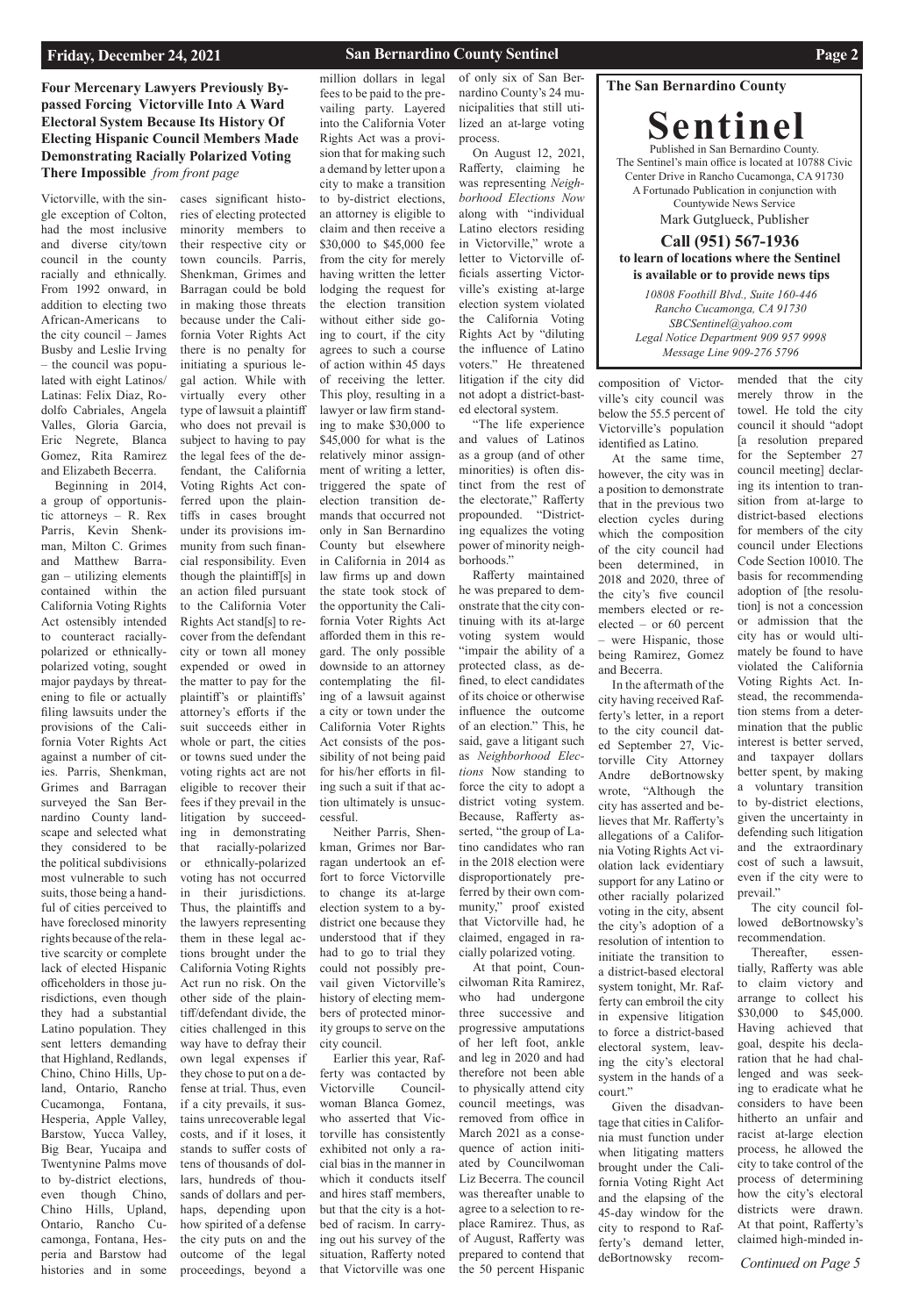

**Joseph Angulo**

**Hill Advocated Showing Compassion To Even The Most Recalcitrant Of Students** *from front page*

publicity relating to the union representing its firefighters engaging in surveillance of city council members in an effort to obtain leverage in contract negotiations.

At least two Rialto firefighters have been placed on paid leave while that investigation is ongoing. The *Sentinel* was told by a department member that both paramedics involved will be

fully reinstated once the investigation runs its course, as both of them and another firefighter on the scene during the November 17 incident were adhering to written policy guidelines as well as the instructions of Sean Grayson, who had served as fire chief from 2014 until earlier this year. Grayson has since been replaced by Division Chief Brian Park, whose title has

been changed to interim fire chief.

According to the written report Ballew made the night of November 17 incident, he arrived at the entrance to the facility where he encountered the fire department personnel waiting.

"I approached the door and stood by with fire personnel as I was unsure if they had already made contact with the staff of the location and [whether] arrangements for transport were being made. I was informed the facility was becoming problematic as [the] Rialto Fire [Department] was just here for an unrelated patient. After a few moments, an unknown employee of the location yelled out to fire personnel, 'Please come help, he's having cardiac arrest.' Fire personnel responded by insisting the patient had to be brought outside the facility before they could provide any sort of treatment. I was informed due to an unspecified COVID-19 law, fire per-

sonnel [were] prohibited from entering the facility and the patient needed to be brought outside."

According to Ballew's report, a "frustrated employee yelled out to fire personnel pleading for help as they were provid[ing] CPR and could not move the patient and disrupt the rescue effort. Fire personnel replied 'you are doing the same thing we would have to do if we went in, so hurry up and bring him out so we can help.' The fire personnel to my immediate left then subtly stated it was a state law and if it was not ap-

> *Continued on Page 11* The department's

preciated staff could call their congressman." At that point, Ballew

took it upon himself to go into the facility.

"Unsure of why fire personnel chose not to enter I decided to enter the location myself and determine how to assist staff in getting Angulo to fire personnel," Ballew's report continues. "As I walked toward Angulo's room, I was passed by several distraught hos-

pital employees pleading for help as Angulo was undergoing cardiac arrest. I informed staff fire personnel [were] not entering the location due to a law unfamiliar to me."

Ballew continued to

containing Angulo was outside the facility entrance.

"Despite being in their report states.

line of sight, fire personnel still insisted on Angulo being brought to them outside before they began life saving efforts and made no effort to assist me in getting Angulo outside," Ballew's

being pushed outside, there were four Rialto firefighters present. Once Angulo had cleared the exit/entrance, the paramedics, interacting with facility staff to ascertain what resuscitative efforts had already been made, undertook to assist Angulo.

Upon Angulo's bed With regard to the re-

mand."

Angulo was transported to Arrowhead Regional Medical Center in Colton, the main campus of San Bernardino County's public hospital system which is 1.75 miles away from the Rialto Post Acute Care Center. At Arrowhead Regional he was pronounced dead at 8:38 p.m.

The Rialto Fire Department is celebrated as being uncommonly advanced in its provision of first response emergency medical care, particularly with regard to the coronary emergencies. The city has gone to consid-

*Continued on Page 12* Club; the Highland Family YMCA, of which she was a charter member; the East Valley Corporate YMCA; the San Bernardino Black Culture Foundation; the Community Hospital of San Bernardino, the board for which she served as chairwoman; the National Sorority of Phi Delta Kappa, Inc.; the local Delta Rho Chapter; the Highland Woman's Club; the Time for Change Foundation; Sheriff Rod Hoop's Citizen Advisory Council; the Mustard Seed Tutoring Clinic; the Inland Empire Stop the Violence Foundation; the San Bernardino Community Hospital and Community Action Partnership; and the San Bernardino Police Advi-

erable effort and expense to allow its department to recruit and train paramedics as part of its firefighting personnel and has outfitted the department with state-of-theart equipment intended to enhance the survivability of those suffering cardiac arrest if the fire department's paramedic crew can get to them in a timely manner.

overhanging social restrictions of the Old South and the remnants of the Post Civil War Confederacy.

As a very young child, she assisted her father as he cultivated crops, pulling weeds. After she began school, she was still involved in helping her father work the earth, waking two hours before classes began each morning, feeding chickens and slopping hogs. At the time of the year when the crops had matured, she participated in harvests. In the summer,

she picked cotton under an unforgiving sun.

After school, she did more farm work and then devoted herself to her studies, reading late into the night, on some occasions by candlelight.

She and her parents were determined that she would not live her entire life as a sharecropper. She went on to attend college, at Norfolk State University in Virginia, where she earned a bachelor's degree.

By becoming the first member of her family to attend college, Hill established herself as a "new black woman" and a member of the first generation of members of her race to fully avail themselves of the benefits of Virginia's public institutions. She then mi-

grated across the continent to California, where she became an educator.

It was in the teaching profession that Hill made her mark on the world.

In August 1971, she began teaching in the San Bernardino City Unified School District. She taught at Curtis Middle School, Serrano Middle School and San Bernardino High School. In 1979, she married

her husband, Robert.

striction preventing fire personnel from entering the acute care facility, Ballew's report states "I was then told [after] the implementation of said law, Rialto Fire Personnel had not received any direction on how to proceed from their com-Ballew pushed the wheel-less bed from where he originally encountered it down the facility's hallway toward the entrance, where paramedics were yet standing. The paramedics and other firefighters remained impervious to requests from the facil-

Dedicated to her profession, she earned a master's degree in education/administration from California State University, San Bernardino. Subsequently, she was recognized with an honorary doctorate in social justice from the University of Redlands. In 1987, having already moved

> ity's employees for assistance until the bed cal implication, since the

into a part time faculty position/part time administrative post, she accepted an assignment as the principal of San Andreas High School, an alternative school. She remained in that post until her retirement in 2003.

The watchword in her approach to education was "compassion," and she advocated working with students even in the face of the disciplinary problems some of them evinced. She said that such behavioral problems were the manifestations of personal and familial struggles that teachers often were insensitive to. While assisting students in resolving the problems of their home lives was not part of the job description for teachers, being

open to understanding their adolescent difficulties and working to assist them in resolving such matters could contribute to educational success, she maintained.

She authored two books "From Sharecropping to Non-Stopping: Reflections on Life from a Veteran Educator," and "It's All About the Children." both of which concentrated on her experience in the classroom.

Hill had become very involved in the San Bernardino community from the time she arrived. She held regular and board memberships in the Kiwanis Club of Greater San Bernardino; the Westside Kiwanis Club, of which she was the president; the Inland Center Kiwanis

where Angulo, prone and unresponsive on a

bed, was being administered cardiopulmonary resuscitation by one of the acute care center employees.

### **Acute Care Facility Staff Pleaded With Unbendable Firefighters To Help Dying Man** *from front page*

a "zerk," that being an instrument that has distributed political grease – money – to his council colleagues originating

with those developers to induce them to join with him in approving those developers' projects. It has widely been suggested that Foster's departure is a well-timed one, meant to remove him from California entirely to end the scrutiny of his relationships with

various developmental interests in Redlands and avoid revelations that will implicate him and other Redlands city officials in

graft.

The council has wrestled in the meantime with how it will replace Foster upon his January 3, 2022 departure. In November, the divided council gravitated to having Mayor Paul Barich and Mayor Pro Tem Eddie Tejeda approach the five former council members who live in what is now Redlands' District 5 to determine if any of them are 2026.

interested in serving out the remainder of Foster's term, which is to conclude in December 2022 following an election to determine who will serve as the District 5 council person until December

The decision on Foster's replacement carries with it a certain politi-

appointment will confer upon the recipient an advantage going into the November 2022 election if that individual chooses to seek election. Statistically, incumbents fare better in elections than challengers.

### **Redands Council Committed To Replacing Foster With Gallagher** *from front page*

*Continued on Page 12*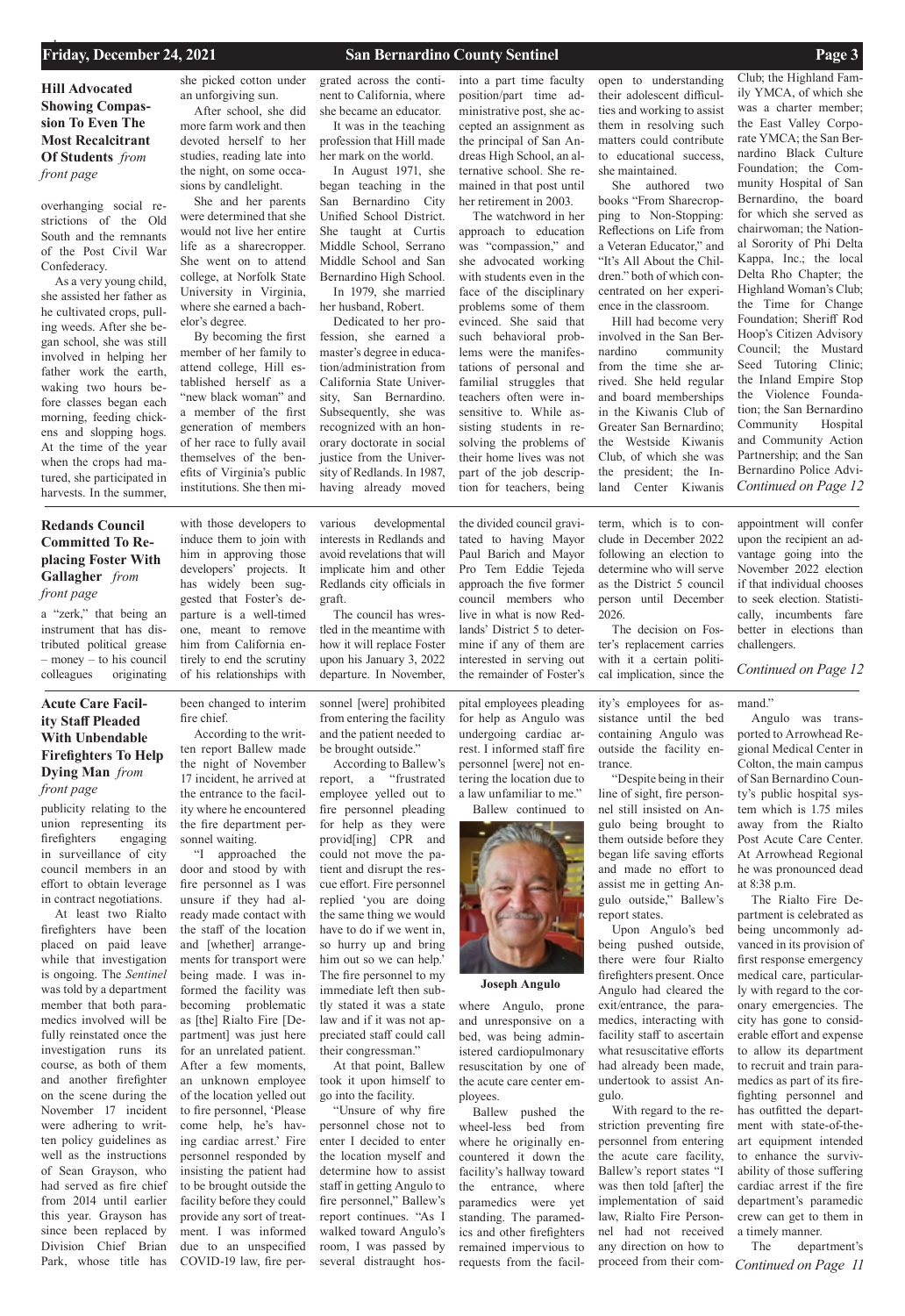*Continued on Page 6*

**A-Type Personalities Courtney & Rose Joined Forces With Dyer-Kruse To Run As A Team And Win In 2020, Fired City Manager Salas In An Immediate Show Of Power, Then Locked Horns And Have Been Seeking To Twist Each Other's Head Off Ever Since** *from front page*

the expenditure of public funds, and the objections to the Barstow mayor's comportment pertain in the main more to the domineering elements of his personality and political ambition than the venal and graft-ridden particulars of Valdivia's function in office.

Courtney in 2020 experienced a rapid and mostly unanticipated rise to the top of the political hill in Barstow, a desert railroad town that was once key to San Bernardino County's establishment as not only the nation's largest county but one of its more dynamic ones in terms of mining, manufacturing, travel and logistics at the turn of the 19<sup>th</sup> to the 20<sup>th</sup> Century. The ninth of the county's 24 municipalities to incorporate, Barstow was at one point the county's fourth largest city in terms of population, but since that time has fallen to become, at 23,857 residents, the  $20<sup>th</sup>$ largest of the county's 24 cities and incorporated towns.

Courtney in 2020 challenged and defeated Mayor Julie Hackbarth-McIntyre, a niece of one of Barstow's most successful entrepreneurs, Ed Hackbarth, the cofounder of the Del Taco fast food chain.

Courtney, as the chief executive officer of PACE Services Corporation which he founded in Barstow in April 1986, had become a pillar of the community by virtue of a multitude of considerations beyond being a Barstow native intimately familiar with the community. Those included his status as the owner/operator of one of the city's more successful businesses; his participation in the Barstow Chamber of Commerce, including his time as a board member; his previous service, from 2005 until 2010 on the Barstow Fire Protection District Board of Trustees;

and, perhaps most significantly, his lineage, as he is the son of William Courtney, a one-time Barstow police officer and former city councilman.

Courtney ran in league with two other newcomers to Barstow municipal politics, Barbara M. Rose, a 13-year member of the Barstow Unified School District Board of Trustees, and Marilyn Dyer-Kruse, an employee of the development company owned by Michael Lewis, Barstow's elected treasurer since 2012 and one of Courtney's major political backers. The three campaigned together and became known to many in the city as the "Troika," appearing on billboards, mailers and fliers they put out in common. An important element of Courtney's appeal to the city's voters was to belabor that the city was in what he said was a precarious financial state, while he simultaneously emphasized the need to ensure that funds generated by Measure Q, a one cent-per-dollar sales tax override put on the local ballot for the November 2018 election by the city council and approved by 59 percent of Barstow's voters, were responsibly utilized. Measure Q was intended to generate roughly \$7 million annually in local funding for ensuring the provision of local fire protection and paramedic services; providing police services, including neighborhood police patrols, crime prevention and investigations while squelching gang activity and drug-related crimes; maintaining streets and filling potholes; keeping parks in decent shape; reducing response times to 9-1-1 emergencies; and funding both senior and youth programs. Courtney, and by extension Rose and Dyer-Kruse, were assisted in their electoral efforts

# by public statements occasionally made by

members of the city's Measure Q Resident Oversight Committee suggesting that the Hackbar th-McInt y re Administration was not applying the Measure Q money available to the city with alacrity.

Ultimately, Courtney prevailed in the election over Hackbarth-McIntyre, while Dyer-Kruse ousted incumbent Councilwoman Carmen Hernandez in the city's District Four city council race and Rose prevailed in the District Three contest against her opponent Leonard Williams, ultimately replacing former Councilman Richard Harpole, who had resigned from his then at-large council position to move with his family to Texas in December 2019.

tration to be successful. While I adamantly disagree with their assessment, I feel as though I have no choice but to cancel your contract."

Salas informed Prothro she was being terminated as of the end of the business day on January 8.

Almost immediately after being installed as members of the city council, the Troika in short order rendered the two existing members of the city council, Tim Silva, who had first been elected to the council in 2006, and James Noble, who had been elected to the city council in 2018, political irrelevancies, at least temporarily. One of the first moves of the newly-composed council was to rescind the 90 day period for the review of the performance of the city manager and city attorney, the two positions at the city hired directly by the council, reducing the review time to 30 days. Then, only 28 days after their triple swearing-in, the Troika, with Silva and Noble dissenting, moved to force City Manager Nikki Salas, a vestige of the Hackbarth-McIntyre era, out of her position. On January 7, 2021, Salas wrote a memo/ letter to Assistant City Manager Cindy Prothro. That letter stated, "With the onset of the new majority city council, the intent to terminate your employment and to eliminate the position of assistant city manager was clearly expressed to me on several occasions by the mayor and mayor pro tem as a necessary step for their new administhe outset.

On January 8, Salas was herself placed on administrative leave by a vote of the city council.

Prothro, seeing the writing on the wall, took an "involuntary voluntary" retirement the same day Salas was put on leave rather than be fired.

Eleven days later, during a closed-door meeting, the council voted 3-2, with council Tim Silva and James Noble in opposition, to accept Salas's official resignation. It appeared, at least

to some, that the Troika was in power to stay, at least until 2024. In arriving at their agreement the previous year to work hard together to change the Barstow political landscape, Courtney and Rose had cut a deal that called for Rose to be installed as mayor pro tem, the de facto vice mayor position. With the support of Dyer-Kruse, that agreement was kept, and the mayor pro tem honor was conferred upon Rose, preparing the way, perhaps, for Rose to one day become the full-fledged mayor herself upon Courtney's equally potential move to assume higher political office. In the interim, it was expected and anticipated that Rose and Dyer-Kruse were to be loyal members of Courtney's ruling council coalition, such that he was to be the prime mover at Barstow City Hall, the

dominant figure in local government. To others, however, the political marriage

local politics, Williams sized the situation up thusly, "Paul Courtney is a strong and outspoken man. Barbara Rose is a strong and outspoken woman. They came together and worked hard to get elected. No one can take that away from them. They are alpha types who want things their way. When they first got into office they were cooperating. But everyone who really knew them gave them about six months before it was going to go bad. As it turned out, they were on the outs with each other in about three months. It started when she began to question some of the things he wanted to do. And then it went from asking questions, to her voting no on some issue. I can't remember what that issue was, precisely. That was in February, where she showed disagreement with something he was in favor of. It was something minor. It was nothing groundbreaking. At that point, their partnership, political partnership, was over. The differences continued to escalate from there. She started to disagree with just about everything he wanted to do. The split continued to grow and then it got really ugly. She didn't support him anymore and it came down to him deciding he did not want her as his mayor pro tem. That is when he arranged to make Councilman Noble his mayor pro tem."

between the mayor and mayor pro tem was one that was doomed from Leonard Williams, the chairman of the Resident Oversight Committee for Measure Q, vied against Rose to represent District Three on the council in 2020. As one of Barstow's residents most closely attuned to comportment and that of three other members of the council into legal question, and set the table for the censure that he was just subjected to. So intent was Courtney on deposing Rose as vice mayor that he cast caution to the wind and violated a basic protocol in California governance pertaining to the state's open public meeting law,

It was during Courtney's rush to be rid of Rose as mayor pro tem that he made a number of missteps that have redounded to his political detriment, created a circumstance in which his ruling coalition has

likely been permanently shattered, brought his

### known as the Ralph M. Brown Act. The Brown Act requires that all governmental business and decision-making be conducted in public and that prior notice of that action must be given to the public at least 72 hours in advance, specifically on the agenda posted prior to those meetings, before a vote on such a matter can take place. The Brown Act allows less than a quorum – a majority – of a decision-making body to discuss such action beforehand, but it outlaws serial discussions involving a body's members such that discussion of any such issue cannot take place among a majority of an elected board's members. The Brown Act further enjoins a quorum or a majority of an elected board's members from coming to a consensus on how they will vote outside the forum of an

official meeting.

In his zeal to remove Rose as mayor pro tem and then orchestrate her replacement with Noble, Courtney had private discussions with Noble, Dyer-Kruse and Councilman Tim Silva at several junctures in April. Then, on May 3, despite the consideration that no explicit prior announcement of considering the removal of Rose as mayor pro tem was made in the agenda for that meeting, Courtney ushered the council into a discussion of doing just that when Item 13 on that evening's agenda came up for discussion. Item 13 referenced leadership reorganization, a vague phrase which did not convey that removing the mayor pro tem was at hand. Remarkably, once the discussion was under way, Courtney suggested that the subject of council leadership be discussed in a private session of the council, though he did not adjourn the meeting into a closed session. He then made a motion to depose Rose as mayor pro tem and replace her with Noble. Upon City Attorney Matthew Summers clarifying, in response to Silva's question, that the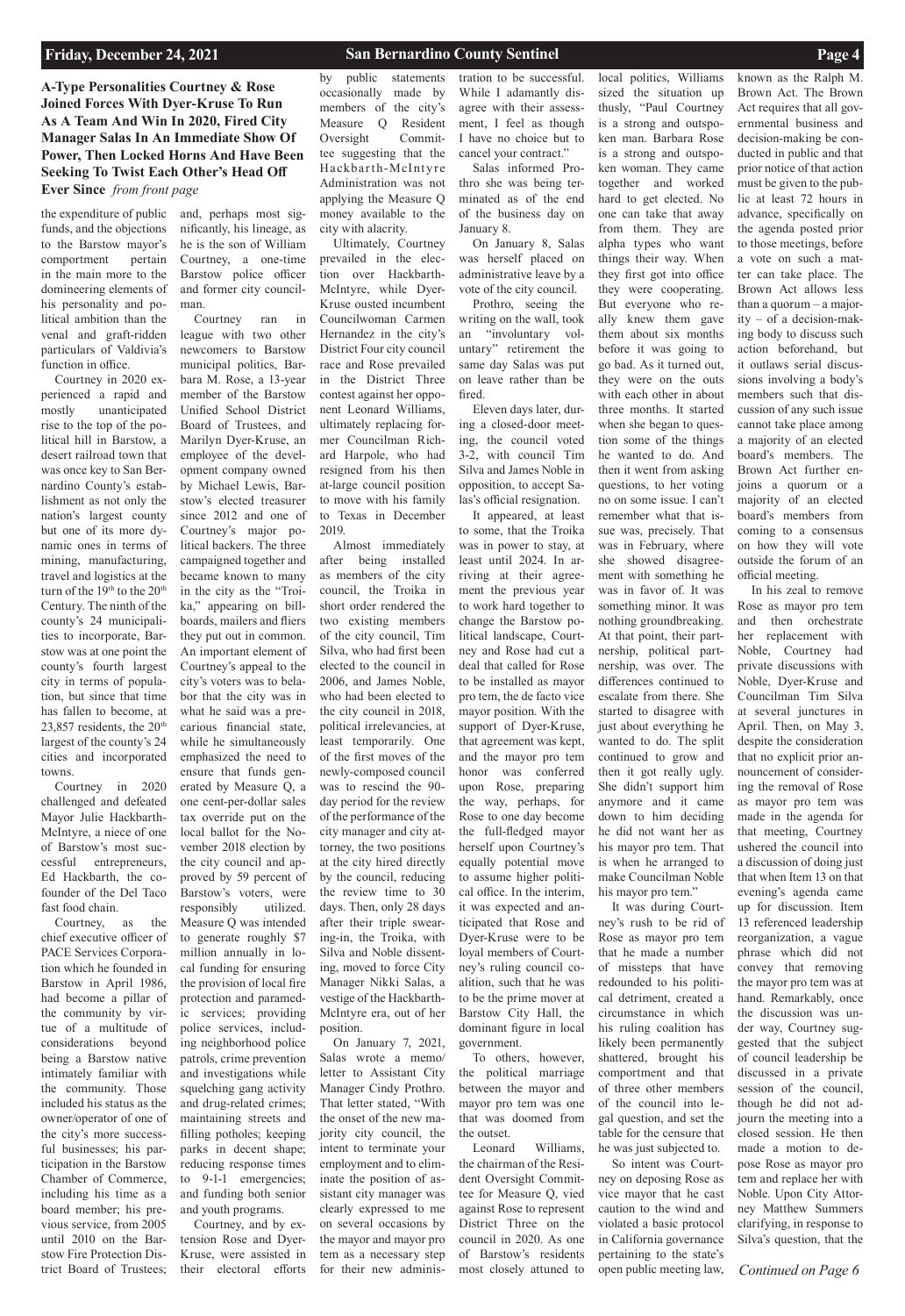**Despite Victorville Electing Three Latinas & One Black Woman To The City Council Within Two Years, A Northern California Lawyer Alleged City's Voting Patterns Betray Racist Tendencies And He Cozened The Council To Move From Citywide Voting To District Elections Tailored To Benefit The Council Incumbents** *from page 5*

tention of ensuring that the politically disenfranchised protected minority community of Victorville will get a fair shake at election time was out the window. Driving the process of determining the city's new districts fell into the hands of the city council, the members of which had a personal stake in how the city's district map would be drawn. Having risen to the top of the political heap on the Victorville City Council by means of what Rafferty maintained was the unfair and long-existing at-large election process, the incumbents seized the opportunity Rafferty had provided them to give themselves an overwhelming advantage, which will in all likelihood disenfranchise non-incumbents and those who would vote for those non-incumbents, when the current members of the council must next stand for election.

Statistically, incumbents fare far better in election than do their challengers. Additionally, incumbents hold a stark advantage over their challengers when it comes to raising funds to conduct an election or re-election campaign.

Rather than drawing up the new districts using a random approach or geographical and demographic logic, the council created a city district map in which each of the four incumbent members of the Victorville City Council resides in a different newly-drawn council district. This ensures that none of the council members will need to run against one another, and that in 2022 and 2024, each will have the advantage of running as an incumbent. Equally remarkable, the drafting of the city's district map was done such that the current terms to which the existing council members were elected at-large in 2018 and 2020 will end in accordance with the elections in the districts into which those council members have been placed.

The city's electoral map was drawn making District 1 the city's easternmost lying political subdivision, extending to Victor Valley College, Green Tree Golf Course, and southeast portion of Old Town. District 2 comprises the southwest corner of the city, overlaying both sides of Highway 395, the socalled Golden Triangle which lies between the I-15 Freeway to the east, Highway 395 to the west and Bear Valley Road to the north, along with Eagle Ranch and Sunset Ridge. District 3 includes the lion's share of Old Town and the neighborhoods surrounding Hook Park. District 4 encompasses the areas surrounding the Victor Valley Mall. District 5 lies at Victorville's northern end and, as the least densely populated expanse within the city, is the largest district geographically, including Southern California Logistics Airport, the frontier bordering Adelanto and its sphere of influence, the prison and the environs of Village Drive.

None of the districts has more than a single incumbent councilwoman living within its confines. Councilwoman Gomez resides in District 1. Mayor Jones lives within District 2. Councilwoman Becerra lives in District 3. Councilwoman Irving lives in District 5. Council District 2 and Council District 4 are scheduled to have elections in 2022, when the current at-large term for Mayor Jones, who lives in Council District Two, is scheduled to expire in

2022, as is the term for former Councilwoman Ramirez. Equally significant is that elections are scheduled to take place for the Council District 1, Council District 3 and Council District 5 positions in 2024, the same year that the current atlarge terms of councilwomen Gomez, Becerra and Irving are set to expire.

A calculation made by the *Sentinel* is that the statistical probability that all four of the current members of the council would end up in her own district, separate from the other members of the council combined with all four of the current members of the council being placed into districts where the elapsing of their current atlarge terms would correspond across the board with the elections for the respective districts each lives in occurring naturally if the districts had been randomly drawn is 0.1953125 percent, that is one out of 512. The implication is that the districting that took place in Victorville was calculatedly and deliberately carried out, and the districts gerrymandered in such a way that benefited the four incumbent councilwomen, guaranteeing that they would not need to run against one another, and would confer on them more fully the advantage of being incumbents, which includes an advantage in fundraising over non-incumbents in their reelection races in 2022 and 2024, if indeed they intend to seek reelection. All four have given indication they intend to seek reelection. In two separate emails

to Rafferty, the *Sentinel* sought from him why he felt it expedient to alter

the City of Victorville's electoral process from an at-large system to a by-district one when adequate representation of the Hispanic population had manifested organically under the city's current at-large electoral system. Moreover, the *Sentinel* asked Rafferty how it was and why it was that his stated objective of ensuring a fair electoral process for the po-

litically disenfranchised protected minority community of Victorville had been abandoned in favor of creating an electoral map that favors or otherwise advantages the city's current political establishment.

Rafferty ducked the first question, in doing so essentially conceding that adequate and fair representation of the residents of Victorville and its constituent protected minorities already existed.

In his answer to the second question, he acknowledged that his intent had evolved to accommodating the incumbents by gerrymandering for them safe districts in which to seek reelection to the council. Significantly, he said he had reached that accommodation with the incumbents because they had come to accept his goal of creating, with the fifth position on the council – that being the one representing District 4 – an office that would very likely be filled with a Latino.

"The key purpose of this map was to create an open seat, vacated by Ramirez, in an area that had been unrepresented for some time," he told the *Sentinel* in writing. "The map was refined not only to have high nominal Latino voting strength (adult citizens), but I also studied turnout in the gubernatorial and presidential cycles. The map isolated low-turnout Latino neighborhoods from higher-turnout neighborhoods that could control the election even if they had less population. I also believed that the powerline and I-15 (including the business route) distinguished different demographics for much of their route. I studied Victorville neighborhoods and had already kept Brentwood together. Except for one unpopulated, commercial block, I also accommodated Mayor Jones' desire to keep Eagle Ranch together." In providing his response to the *Sentinel*, Rafferty consistently disregarded the consideration that both Hispanics and African-Americans

were already represented on the council, per the results of the two most recent elections, in numbers/percentages greater than the numbers/percentages of Hispanics and African-Americans within Victorville's population.

"Turnout is a problem in many Latino neighborhoods," Rafferty said. "In fact, depressed minority turnout resulting from chronically uncompetitive elections and a relative absence of any efforts to incorporate and mobilize low turnout neighborhoods is the principal evil addressed by the California Voting Rights Act, along with the consequence that the most needy areas lack a dedicated voice on the city council. In addition to isolating low turnout precincts, the open seat contains significant black voters to be effective, if and only if the Latino community registers and votes at higher levels."

Rafferty straight out admitted that when the map at last came together, it was widely recognized that the current members of the council were going to be provided with an advantage going into the upcoming 2022 and 2024 elections. Unhesitatingly, he acknowledged that such baldly preferential treatment of those already in office was okay with him, since it furthered his overarching goal of virtually guaranteeing the Victorville City Council will be composed of Latino and African-American politicians.

"Before proposing the sequence, I had several blunt conversations with the minority community," Rafferty said. "Democracy is not easily engineered. Maps do not guarantee success. We also looked at the difference in turnout between

gubernatorial and presidential elections. [California Elections Code] Section 10010(b) requires that the sequence give special considerations to the purposes of the California Voting Rights Act. The input from the minority community was overwhelming that they were ready and able to mobilize turnout in the open seat, and did not want to wait until the presidential election. Once the council respected the minority community's desire to place the open seat in 2022, which was very critical, Section 10010(b) required the sequencing to respect the interests of the incumbents, all of whom wanted to seek reelection at the conclusion of their current terms."

Rafferty indicated he saw no problem with the city consulting with Redistricting Partners and its principal, Paul Mitchell, to carry out demographic and other advisory work with regard to the formation of the electoral districts. Paul Michell is a political consultant active in hundreds of local election campaigns.

"It is always an honor to work with Paul Mitchell, who is the premier demographer in our state," Rafferty said. "Most of his proposed maps did not pair incumbents, and he drew them before he knew where any incumbents live."

Rafferty denied that he had undertaken the effort to force Victorville into a by-district voting system merely to collect the \$45,000 attorneys are entitled to under the California Voting Rights Act for initiating such a process without taking the matter to trial.

"The notion that I am 'mercenary' is farfetched," he told the *Sentinel*.

**Property or Estate Caretaker**

# **Reliable Bonded**

**Call (951) 567 1936 Ask for Adam**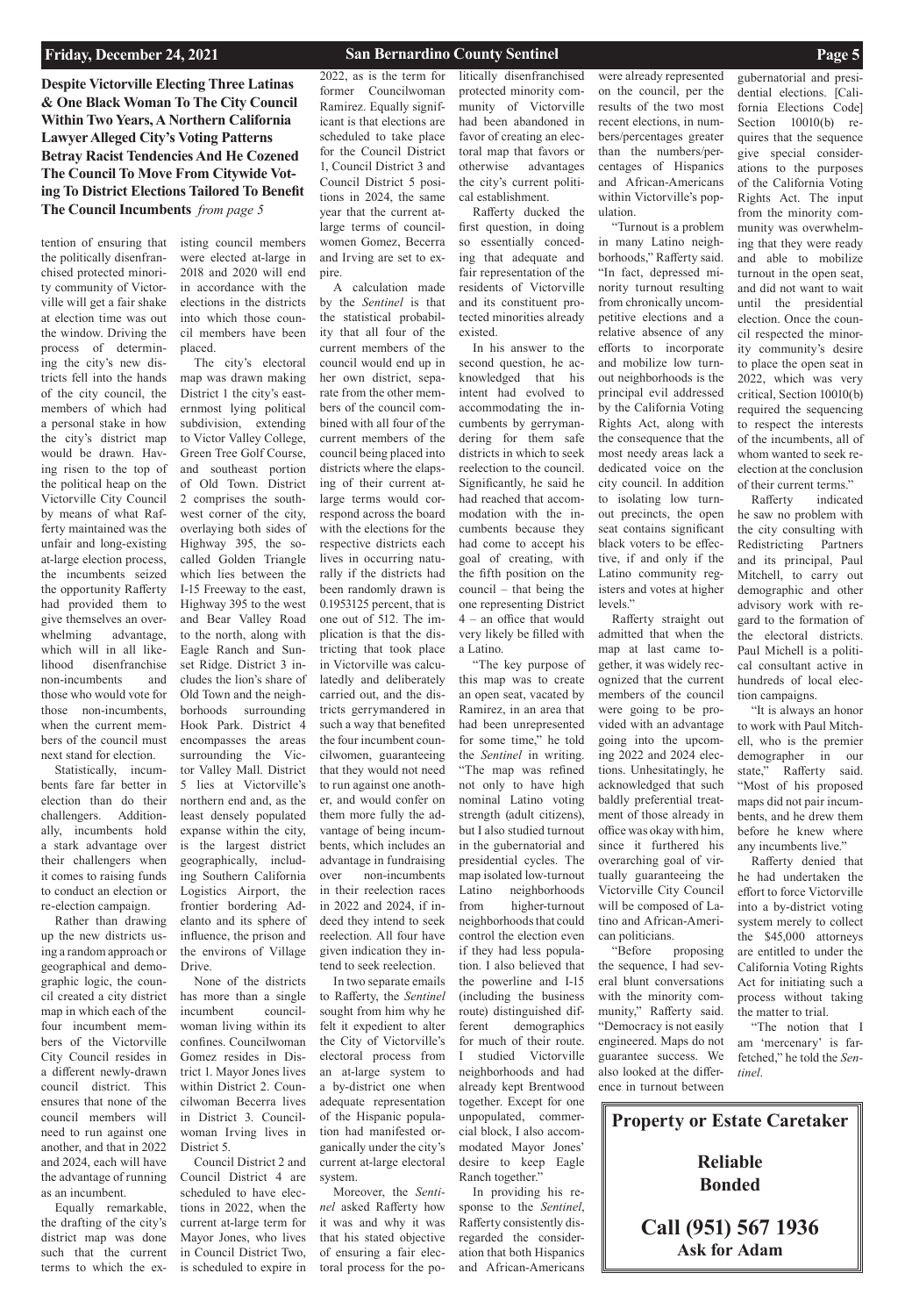# **In No-Holds-Barred Effort To Disempower Rose, Courtney Enlisted Her Estranged Brother & Involved Other Council Members In Brown Act Violations To Jettison Her As Mayor Pro**

**Tem"** *from page 4*

mayor had the authority to nominate the mayor pro tem and the council's role is to confirm that nomination, Silva made a motion to discuss the matter, and Councilwoman Dyer-Kruse seconded it. Faced with the prospect of being removed as mayor pro tem by her colleagues, Rose resigned from the post. Discussion of the matter ensued, during which Courtney, Silva and Dyer-Kruse acknowledged, inadvertently, that they had violated the Brown Act by having a serial discussion with regard to ending Rose's run as mayor pro tem and replacing her. The council discussion with regard to Item 13 ended that evening without a vote on the mayor's motion to replace Rose with Noble.

At its May 17 meeting, the council discussed an item placed on that evening's agenda, which consisted of staff's recommendation to appoint Noble mayor pro tem. Upon Silva making a motion to appoint Noble, which Noble then seconded, the council voted 4-to-1, with Rose dissenting, to designated Noble as the mayor pro tem.

From that point on, or perhaps even before that, Rose and Courtney have been at war.

There have been multiple manifestations of those hostilities.

On April 19, Rose's brother, Frank Maestas, who is estranged from

his councilwoman sister, penned a letter in which he alleged that Barbara had engaged in a multiplicity of fraudulent, indeed felonious, acts, including tax violations, by falsely claiming guardianship over their disabled sister and routing two of her sister's COVID crisis-related stimulus checks to herself. There is evidence to suggest though not precisely prove that Court-

ney had solicited that letter from Maestas to support his May 3 effort to depose Rose as mayor pro tem. It is acknowledged that the mayor had copies of Maestas's letter routed to his four council colleagues. While he has maintained that he merely provided copies of Maestas's letter to the city's other elected officials so the council would not be blindsided by the charges contained therein, others in the community have stated that Courtney gleefully shared the letter with other high profile and powerful members of the Barstow community, such as Ben Rosenberg, the president of the Barstow Unified School District Board of Trustees, and other movers and shakers in an effort to further damage Rose. Courtney has denied using Rose's brother's letter in an attempt to malign her.

Rose, in turn, alleged that Courtney, in league with her council colleagues, violated the Brown Act in the move to remove her as mayor pro tem. A complaint went to the Public Integrity Unit of the San Bernardino County District Attorney's Office. Deputy District Attorney Phil Stemler carried out an investigation into the matter, summarizing his findings in a May 28 letter to Barstow City Attorney Matthew Summers. According to that letter, the city council ran afoul of the Brown Act by failing to clearly disclose on the agenda for its May 3 meeting that it was to discuss the removal of Rose as mayor pro tem. Furthermore, Stemler asserted that Courtney, Noble, Silva and Dyer-Kruse had violated the Brown Act by the holding of serial discussions relating to the removal of Rose and her replacement with Noble, discussions that were not

agendized and which occurred privately and outside of a public forum. Though there was strong indication that a violation of the Brown Act occurred on two accounts, Stemler concluded that no prosecutorial action would take place as long as Summers and the council made good on a commitment Summers had made to hold a training session for the council to ensure they had a better understanding of the Brown Act, what it entails and how to avoid

violating it in the future. During the 2020 campaign, Courtney had made a decided inroad against Hackbarth-Mc-Intyre by implying and outright stating that the city was not making efficient use of the Measure Q money available to it. He had picked up key support from firefighters and police officers during the mayoral race. After Courtney was in office, members of the Resident Oversight Committee for Measure Q, including ones who were Courtney supporters and some who were not, came to understand a significant portion of the Measure Q money was being utilized for public safety purposes as intended. They grew dismayed with Courtney's unwillingness to acknowledge that reality. Several of his former supporters are disillusioned with Courtney's seeming inability to transition from the aggressive and divisive mode of campaigning to the more accommodating and welcoming process of governing.

Some of those who had anticipated a cooperative regime at City Hall that was inclusive of a wide variety of ideas grew alarmed at what they considered to be Courtney's dictatorial attitude. As the spring gave way to summer, Courtney's control over the council had begun to seriously lapse. The ruling coalition consisting of himself, Rose and Dyer-Kruse had been forever splintered as a consequence of the contretemps between him and Rose. The early

*Continued on Page 11* "He did make a decision that employee would not do their job," Silva said. "He did threaten a city employee with firing." Summarizing, Silva said, "He did take out the Rose letter. He did give direction to staff. We're talking harassment. We've got city employees in fear of the mayor." The city would end up getting sued if it did not rein in the mayor, Silva

powerplay involving the firing of Salas and the forced resignation of Prothro had poisoned any possible relationship with Silva. Courtney's remaining hope of rallying enough support to remain in charge in Barstow consisted of replacing Rose on his ruling coalition with Noble, essentially through his having elevated him to mayor pro tem.

If that ploy had any hope of succeeding, it was undercut by Stemler's Brown Act investigation and its conclusion. Moreover, Courtney would ultimately involve himself in activity that would further estrange him from Noble.

Some of that behavior occurred off the council's radar, involving backroom arrangements between the mayor and the interim city manager brought in by the city council after Salas's firing. The motivation for that action, involving the cancellation of city contracts with at least two service providers, is not clear. After Salas was sacked, Courtney and the remainder of the council retained Jim Hart to serve as Barstow's interim city manager. Hart's previous career as a municipal official included an extended tenure as the City of Rancho Cucamonga's administrative services director followed by ten years as the city manager of Twentynine Palms, more than two years as the city manager of Rancho Santa Margarita and ten years as the city manager of Adelanto.

Members of the council, reportedly including Noble, grew concerned at the way in which Courtney as mayor used

his position of authority to suborn Hart, a welltraveled municipal executive, to his will. This week, during a scheduled council hearing to consider the call to censure Courtney, the sponsors of the censure, councilmembers Tim Silva and Barbara Rose, acted as the mayor's de facto prosecutors. Using the weight of his influence as mayor, Courtney, without bring-

ing the matter before the council, Silva alleged, induced Hart to cancel a city contract with Main Street Murals Inc., a nonprofit corporation based in Barstow devoted to featuring artistic renditions along historic Route 66, as well as a contract with a lobbying firm that works on behalf of the city in Washington, D.C. Also without consulting with or a vote of the city council, Courtney had Hart allow a contract with the Harvey House, an historic train station in Downtown Barstow, to elapse, Silva maintained.

Implying that Courtney had threatened Hart in forcing the interim city manager to take that action, Silva said Hart "lied" to him about what had occurred, and that he ultimately learned of the cancellations through individuals outside of the city.

Courtney was accused of trying to manufacture an appearance that his administration is successful by generating flyers announcing economic progress for the city. The mayor crossed the line by making it appear that the flyers were an official function of the city, when they were in fact a ploy by Courtney to stir up public support, Silva said.

Silva said that flyers Courtney had distributed throughout the Barstow community utilized the city's logo and the names of city council members to promote himself by referencing accomplishments allegedly achieved during Courtney's tenure as mayor, extending to the creation of twenty new businesses in the city.

Furthermore, Silva

charged that Courtney had utilized his position as mayor and the access it gave him to the letter from Maestas to use it to inflict personal and political damage on Rose. Beyond that, Silva said the mayor was threatening city employees to bully them into carrying out his personal political goals that were not approved by the remainder of the council. Silva said his intent

was "to keep the city safe from liability," which he said Courtney was subjecting the city and its taxpayers to.

Silva summarized Courtney's transgressions as "abuse of official capacity" and the "gain of personal benefit from the misuse of government property." The first of these, Silva said, was "the flyer." The second consisted, Silva said, in the "misuse of official information. That would be the distribution of the Rose Family letter with the intent to cause harm."

The case against the mayor was airtight, Silva insisted.

"On the first, council, you don't have to decide he did wrong," Silva said. "He admitted it. You have to decide if you are going to allow it to continue. On the second, the letter was taken to you and you know in which way in which it was presented to you," which Silva said demonstrated Courtney's "intent was to harm Council Member Rose."

Silva was somewhat secretive in the way he presented the charges against the mayor. Though, presumably, Courtney knows whom he threatened, Silva stopped short of documenting in public who that employee was. It was not clear why Silva did not make this disclosure.

"A Barstow employee was threatened by the mayor of their position if they did not do what he wanted," Silva said. Silva implied the threatened employee worked in the code enforcement division, although he was not explicit.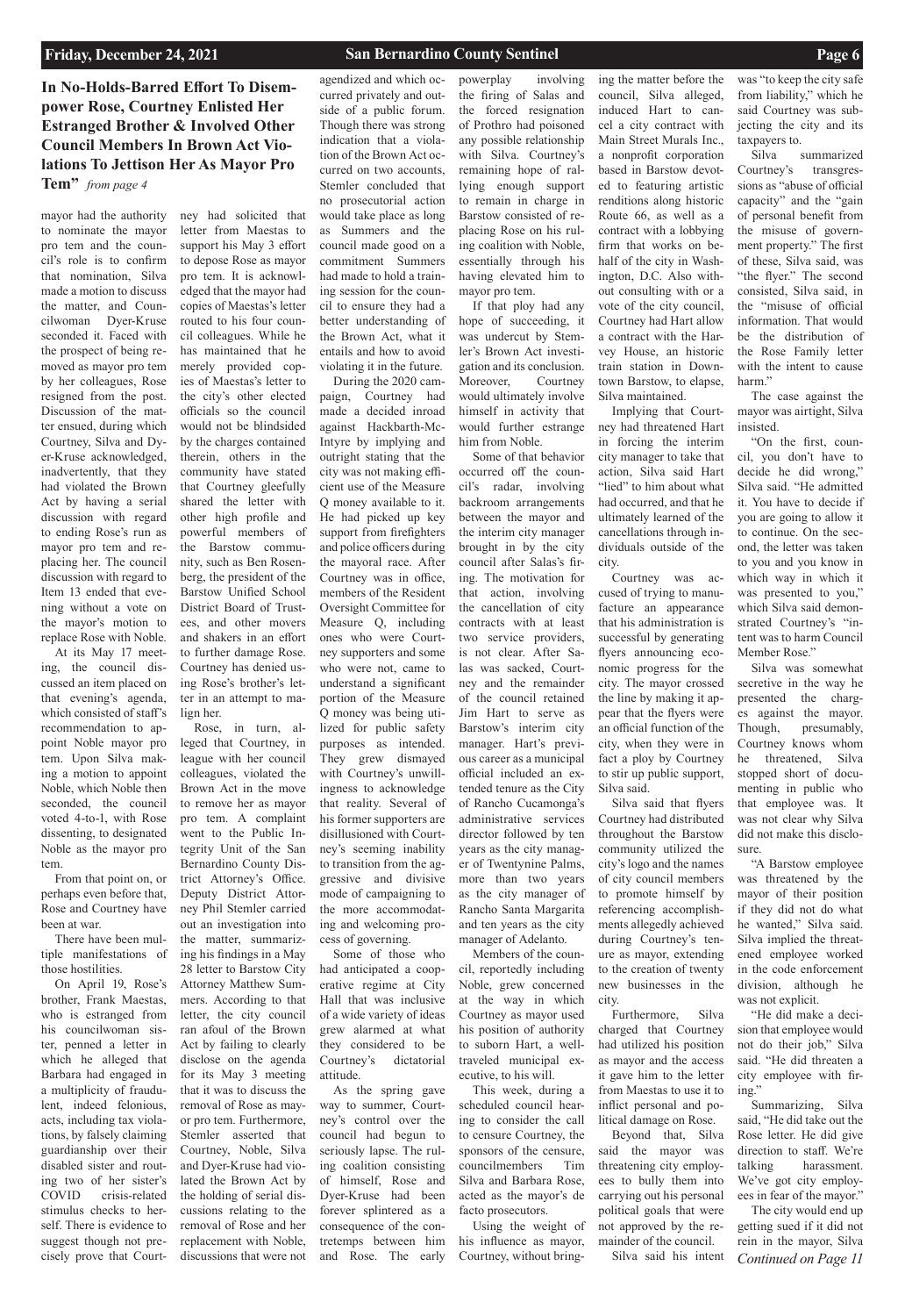### **Public Notices Public Notices Public Notices Public Notices Public Notices Public Notices Public Notices**

### FBN 20210011818

The following entity is doing business as: FEEL BEAUTIFUL AESTHETICS 11513 FOOTHILL BLVD RANCHO CUCAMONGA, CA 91730: MARGA-RET M. HERNANDEZ 10818 CLA-REMONT BLVD BLOOMINGTON, CA 92316

Mailing Address: P O BOX 651 BLOOMINGTON, CA 92316

By signing, I declare that all inform tion in this statement is true and correct. A registrant who declares as true information which he or she knows to be false is guilty of a crime (B&P Code 179130. I am also aware that all information on this statement becomes Public Record upon filing.

The business is conducted by: AN INDIVIDUAL The registrant commenced to transact

business under the fictitious business name or names listed above on: N/A

s/ MARGARET M. HERNANDEZ Statement filed with the County Clerk of San Bernardino on: 11/24/2021

I hereby certify that this copy is a correct copy of the original statement on file in my office San Bernardino County Clerk By:/Deputy I1327

Notice-This fictitious name statement expires five years from the date it was filed in the office of the county clerk. A new fictitious business name statement must be filed before that time. The filing of this statement does not of itself authorize the use in this state of a fictitious business name in violation of the rights of another under federal, state, or common law (see Section 14400 et seq., Business and Professions Code).

Published in the San Bernardino County Sentinel on 12/03, 12/10, 12/17 & 12/24, 2021.

NOTICE OF PETITION TO ADMINISTER ESTATE OF: Angel Rosales

CASE NO. PROSB2100936 To all heirs, beneficiaries, creditors, contingent creditors, and persons who may otherwise be interested in the will or estate, or both of Angel Rosales:

A Petition for Probate has been filed by Alma Moreno in the Superior Court of California, County of SAN BERNARDI-NO,

THE PETITION FOR PRO-BATE requests that Alma Moreno be appointed as personal representative to administer the estate of the decedent.

THE PETITION requests authority to administer the estate under the Independent Administration of Estates Act. (This authority will allow the personal representative to take many actions without obtaining court approval. Before taking certain very important actions, however, the personal representative will be required to give notice to interested persons unless they have waived notice or consented to the proposed action.) The independent administration authority will be granted unless an interested person files an objection to the petition and shows good cause why the court should not grant the authority.

A hearing on the petition will be held DECEMBER 20, 2022 at 9:00 a.m. in Dept. No. S36 at Superior Court of California, County of San Bernardino, 247 West Third Street, San Bernardino, CA 92415, San Bernardino District.

November 12, 2021

Kimberly Tilley, Deputy

IF YOU OBJECT to the granting of the petition, you should appear at the hearing and state your objections or file written objections with the court before the hearing. Your appearance may be in person or by your attorney.

IF YOU ARE A CREDI-TOR or a contingent creditor of the decedent, you must file your claim with the court and mail a copy to the personal representative appointed by the court within the later of either (1) four months from the date of first issuance of letters to a general personal representative, as defined in section 58(b) of the California Probate Code, or (2) 60 days from the date of mailing or personal delivery to you of a notice under Section 9052 of the California Probate Code.

Other California statutes and legal authority may affect your rights as a creditor. You may want to consult with an attorney knowledgeable in California law.

YOU MAY EXAMINE the file kept by the court. If you are a person interested in the estate, you may file with the court a Request for Special Notice (form DE-154) of the filing of an inventory and appraisal of estate assets or of any petition or account as provided in Probate Code section 1250. A Request for Special Notice form is available from the court clerk.

Filed: November 12, 2021 Attorney for Alma Moreno R. SAM PRICE SBN 208603

PRICE LAW FIRM, APC 300 E STATE STREET SUITE 620 REDLANDS, CA 92373

(909) 328 7000 sam@pricelawfirm.com Published in the San Bernardino County Sentinel on December 3, 10 & 17, 2021.

ORDER TO SHOW CAUSE FOR CHANGE OF NAME CASE NUMBER CIV SB 2129348

TO ALL INTERESTED PER-SONS: Petitioner: Aida Guadalupe Angeles Cornejo filed with this court for a decree changing names as follows:

Aida Guadalupe Angeles Cornejo to Aida Angeles

THE COURT ORDERS that all persons interested in this matter appear before this court at the hearing indicated below to show cause, if any, why the petition for change of name should not be granted. Any person objecting to the name changes described above must file a written objection that includes the reasons for the objection at least two court days before the matter is scheduled to be heard and must appear at the hearing to show cause why the petition should not be granted. If no written objection is timely filed, the court may grant the petition without a hearing.

> This case is assigned<br>Agron Department S 50 to Agron Department  $S$ Published in The San Bernardino County Sentinel on 12/03, 12/10, 12/17 & 12/24, 2021

Notice of Hearing: Date: 12/30/2021 Time: 09:00 AM Department: S-17 The address of the court is Superior Court of California, County of San Bernardino,

247 West Third Street, San Bernardino, CA 92415, San Bernardino District-Civil

Division IT IS FURTHER ORDERED

that a copy of this order be published in the San Bernardino County Sentinel in San Bernardino County California, once a week for four successive weeks prior to the date set for hearing of the petition.

Dated: 11/18/2021 John M. Pacheco

Judge of the Superior Court.

Published in the San Bernardino City News on 12/03/2021, 12/10/2020, 12/17/2021, 12/24/2021

SUMMONS – (FAMILY LAW) NOTICE TO RESPONDENT (AVISO AL DEMANDADO): JINGA LUCIOUS MAYO YOU HAVE BEEN SUED. Read the information below and on the next page. Lo han demandado. Lea la informacion a continuacion y en la pagina siguiente. PETITIONER'S NAME IS<br>(Nombre del demandante): (Nombre del demandante): CHINYERE CHRISTINE MAYO CASE NUMBER FAMSB2101845 You have 30 CALENDAR DAYS after this Summons and Petition are served on you to file a Response (Form FL-120) at the court and have a copy served on the petitioner. A letter or phone call will not protect you. If you do not file your Response on

time, the court may make orders af-

fecting your marriage or domestic partnership, your property, and custody of your children. You may be ordered to pay support and attorney fees and costs. For legal advice, contact a lawyer immediately. Get help finding a lawyer at the California Courts Online Self-Help Center (www. courtinfo.cagov/selfhelp), at the California Legal Services Website (www. lawhelpcalifornia.org), or by contacting your local county bar association. Tiene 30 DIAS DE CALENDARIO después de haber recibido la entrega legal de esta Citacion y Peticion para presentar una Respuesta (formulario FL-120) ante la corte y efectuar la entrega legal de una copia al demandante. Una carta o liamada telefonica o una audiencia de la corte no basta para protegerio. Si no presenta su Respuesta a tiemp, la corte puede dar ordenes que afecten su matrimonio o pareja de heco, sus bienes y la custodia de sus hijos. La corte tambien le puede ordenar que pague

manutencion, y honorarios y costos legales. Para asesoramiento legal, pongase en contacto de inmediato con un abogado. Puede obtener informacion para encontrar un abogado en el Contro de Ayuda de las Cortes de California (www.sucorte.ca.gov), en el sitio web de los Servicios Legales de California (www.lahelpca. org) o poniendose en contacto con el colegio de abodgados de su condado. NOTICE – Restraining orders on page 2: These restraining orders are effective against both spouses or domestic partners until the petition is dismissed, a judgement is entered, or the court makes further orders. They are enforceable anywhere in California by any law enforcement office who has received or seen a copy of them. AVISO – Las ordenes de restriction se encuentran en la pagina 2 : Las ordenes de restriccion estan en vigencia en cuanto a ambos conyuges o miembros de la pareja de hecho hasta que se despida la peticion, se emita un fallo o la corte de otras ordenes. Cualquier agencia del orden publico que haya rocibido o visto una copia de estas ordenes puede hacerlas acatar en cualquier lugar de California. FEE WAIVER: If you cannot pay the filing fee, ask the clerk for a fee waiver form. The court may

order you to pay back all or part of the fees and costs that the court waived for you or the other party. Exencion de cuotas : Si no puede pagar la cuota de presentacion, pida al secretario un formulario de execion de cuotas. La corte puede ordenar que ested pague, ya sea en parte o por completo, las cuotas y costos de la corte previamente exentos a peticion de usted o de la otra parte. FL-100 PETITION FOR Dissolution (Divorce) of: Marriage LEGAL RELATION-SHIP: We are married.

> FBN 20210012185 The following person is doing business as: SHIEKH IMPACT 1774 S. VINTAGE AVENUE ONTARIO, CA 91761 SITARA FOUNDATION INC.<br>10540 SUNBURST DRIVE RAN- $10540$  SUNBURST DRIVE CHO CUCAMONGA, CA 91730<br>Mailing Address: 10540

State of California C2408434 The registrant commenced to transact business under the fictitious business name or names listed above on: N/A By signing, I declare that all information in this statement is true and correct. A registrant who declares as true information which he or she knows to be false is guilty of a crime (B&P Code 179130. I am also aware that all information on this statement becomes Public Record upon filing. s/ IRUM SHIEKH Statement filed with the County Clerk of San Bernardino on: 12/10/2021 I hereby certify that this copy is a correct copy of the original statement on file in my office San Bernardino County Clerk By:/Deputy I5199 Notice-This fictitious name statement expires five years from the date it was filed in the office of the county clerk. A new fictitious business name statement must be filed before that time. The filing of this statement does not of itself authorize the use in this state of a fictitious business name in violation of the rights of another under federal, state, or common law (see Section 14400 et seq., Business and Professions Code). Published in the San Bernardino Coun-Sentinel 12/10/2021, 12/17/2021,

2. RESIDENCE REQUIRE-MENTS: a. Petitioner [and] have been residents of this state for at least six months and of this country for at least three months immediately preceding the filing of this petition. (For divorce, at least one person in the legal relationship described in items 1a and 1c must comply with this requirement.) 4. MINOR CHILDREN: There are no minor children. 5. LEGAL GROUNDS: Irreconcilable<br>8. SPOUS 8. SPOUSAL OR DOMES-TIC PARTNER SUPPORT: Terminate (end) the court's ability to ward support to Respondent. SEPARATE PROPERTY: There are no such assets or debts that I know of to be confirmed by the court. COMMUNITY AND QUASI-COMMUNITY PROPERTY: There are no such assets or debts that I know of to be divided by the court. OTHER REQUESTS: Such other and further orders as the

court deems just and proper. The name and address of the court is: (El nombre y dirrecion de la corte son): SUPERIOR COURT OF SAN BERNARDINO 351 N. ARROWHEAD AVE SAN BERNARDINO, CA 92415 The name, address and telephone number of petitioner's attorney, or petitioner without an attorney, are: (El nombre, direccion y numero de telefono del abogado del demandante, o del demendante si no tiene abogado, son):

IN PRO PER C H I N Y E R E CHRISTINE MAYO<br>6774 KAISER AVENUE KAISER AVENUE<br>NA, CA 92336 FONTANA, DATE (Fecha): July 30, 2021 by Krystal Lerma (Asistente) for

Clerk of the Court (Secretario)

### FBN 20210012185 The following person is doing busi-ness as: SHIEKH IMPACT 1774 S. VINTAGE AVENUE ONTARIO, CA 91761 SITARA FOUNDATION INC.

NOTICE OF SALE OF AUTOMOBILE Notice is hereby given pursuant to Sections 3071 of the Civil Code of the State of California the undersigned will sell the following vehicle(s) at lien sale at said address below on: 01/07/2022 09:00 AM Year of Car / Make of Car / Vehicle ID No. / License No. (State)<br>14 TOYT/ 5TFPX-TOYT/ 4EN2EX023199 /U715375 CA To be sold by JR AUTO GROUP 14860 7TH STREET VIC-TORVILLE CA 92395 Said sale is for the<br>pose of satisfying purpose of satisfying lien for together with<br>costs of advertising costs of advertising and expenses of sale.

Published in the San Bernardino County Sentinel on December 24, 2021.

> ABANDONMENT OF A FICTI-TIOUS BUSINESS NAME<br>NUMBER 20 20210012133

The following entity was doing busi-ness as: THE BELAIRE APART-MENT HOMES 8255 VINEYARD AVE RANCHO CUCAMONGA, CA 91730: WC WOODSONG LLC 2082 MICHELSON DRIVE, 4TH FLOOR IRVINE, CA 92612 Registered with the State of Dela-<br>ware 20180190172

NOTICE OF PETI-TION TO ADMINISTER ES-TATE OF: RUFUS BIAS, JR. CASE NO. PROSB2100054 To all heirs, beneficiaries, creditors, contingent creditors, and persons who may otherwise be interested in the will or estate, or both of RUFUS BIAS IR A PETITION FOR PROBATE has been filed by ELLA LOU-ISE CARODINE in the Superior Court of California, County of SAN BERNARDINO. THE PETITION FOR PRO-BATE requests that ELLA LOU-ISE CARODINE be appointed personal representatives to administer the estate of the decedent. THE PETITION requests authority to administer the estate under the Independent Administration of Estates Act. (This authority will allow the personal representative to take many actions without obtaining court approval. Before taking certain very important actions, however, the personal representative will be required to give notice to interested persons unless they have waived notice or consented to the proposed action.) The independent administration authority will be granted unless an interested person files an objection to the petition and shows good cause why the court should not grant the authority. A hearing on the petition will be held in Dept. No. S-36 at 9:00 a.m. on FEBRUARY 2, 2022 at Superior Court of California, County of San Bernardino, 247 West Third Street, San Bernardino, CA 92415, San Bernardino District. IF YOU OBJECT to the granting of the petition, you should appear at the hearing and state your objections or file written objections with the court before the hearing. Your appearance may be in person or by your attorney. IF YOU ARE A CREDITOR or a contingent creditor of the decedent, you must file your claim with the court and mail a copy to the personal representative appointed by the court within the later of either (1) four months from the date of first issuance of letters to a general personal representative, as defined in section 58(b) of the California Probate Code, or (2) 60 days from the date of mailing or personal delivery to you of a notice under Section 9052 of the California Probate Code. Other California statutes and legal authority may affect your rights as a creditor. You may want to consult with an attorney knowledgeable in California law. YOU MAY EXAMINE the file kept by the court. If you are a person interested in the estate, you may file with the court a Request for Special Notice (form DE-154) of the filing of an inventory and appraisal of estate assets or of any petition or account as provided in Probate Code section 1250. A Request for Special Notice form is available from the court clerk. Attorney for the Petitioner: MI-CHAEL C. MADDUX, ESQ. COMMERCENT-ER WEST, SUITE 108 SAN BERNARDINO, CA 92408 Telephone No: (909) 890-2350 Fax No: (909) 890-0106 Published in the San Bernardino County Sentinel on December 10, 17 & 24, 2021.

mon law (see Section 14400 et seq. Business and Professions Code). Published in the San Ber-

NOTICE OF PETITION TO ADMINISTER ESTATE OF: ROBERT DANIEL STONE CASE NO. PROSB2101032 To all heirs, beneficiaries, creditors, contingent creditors, and persons who may otherwise be interested in the will or estate, or both of ROBERT DANIEL STONE has been filed by ROBERT JOSEPH STONE in the Superior Court of California, County of SAN BERNARDINO. THE PETITION FOR PRO-BATE requests that ROBERT JOSEPH STONE be appointed as personal representative to administer the estate of the decedent. THE PETITION requests that the decedent's wills and codicils, if any, be admitted to probate. The wills and any codicils are available for examination in the file kept by the court. THE PETITION requests authority to administer the estate under the Independent Administration of Estates Act. (This authority will allow the personal representative to take many actions without obtaining court approval. Before taking certain very important actions, however, the personal representative will be required to give notice to interested persons unless they have waived notice or consented to the proposed action.) The independent administration authority will be granted unless an interested person files an objection to the petition and shows good cause why the court should not grant the authority. A hearing on the petition will be held JANUARY 13, 2022 at 9:00 a.m. in Dept. No. S35 at Superior Court of California, County of San Bernardino, 247 West Third Street, San Bernardino, CA 92415, San Bernardino District. Sabrina Felix, Deputy December 8, 2021 IF YOU OBJECT to the granting of the petition, you should appear at the hearing and state your objections or file written objections with the court before the hearing. Your appearance may be in person or by your attorney. IF YOU ARE A CREDITOR or a contingent creditor of the decedent, you must file your claim with the court and mail a copy to the personal representative appointed by the court within the later of either (1) four months from the date of first issuance of letters to a general personal representative, as defined in section 58(b) of the California Probate Code, or (2) 60 days from the date of mailing or personal delivery to you of a notice under Section 9052 of the California Probate Code. Other California statutes and legal authority may affect your rights as a creditor. You may want to consult with an attorney knowledgeable in California law. YOU MAY EXAMINE the file kept by the court. If you are a person interested in the estate, you may file with the court a Request for Special Notice (form DE-154) of the filing of an inventory and appraisal of estate assets or of any petition or account as provided in Probate Code section 1250. A Request for Special Notice form is available from the court clerk. Filed: December 8, 2021 Attorney for the Robert Joseph Stone: R. SAM PRICE SBN 208603 PRICE LAW FIRM, APC 300 E STATE STREET SUITE 620<br>REDLANDS, CA 92373 REDLANDS, CA 92373<br>(909) 475 8800  $(909)$ s a m @ p r i c e l a w f i r m . c o m Published in the San Bernardino County Sentinel on December 10, 17 & 24, 2021.

 FBN 20210012158 The following person is doing business as: SU CENTRO HISPANO MULTI-SERVICE 15058 ESCALANTE CT VICTORVILLE, CA 92394: LAU-<br>RA NAVA 15058 ESCALANTE 15058 ESCALANTE CT VICTORVILLE, CA 92394 The business is conduct-ed by: AN INDIVIDUAL. The registrant commenced to<br>transact business under the ficti- $\overline{\text{b}}$  business under the fictitious business name or names listed above on: DECEMBER 29, 2016 By signing, I declare that all information in this statement is true and correct. A registrant who declares as true information which he or she knows to be false is guilty of a crime (B&P Code 179130. I am also aware that all information on this statement becomes Public Record upon filing. LAURA NAVA Statement filed with the County Clerk of San Bernardino on: 12/08/2021 I hereby certify that this copy is a correct copy of the original statement rect copy of the original on file in my office San Bernardino

County Clerk By:/Deputy I5199 Notice-This fictitious name statement expires five years from the date it was filed in the office of the county clerk. A new fictitious business name statement must be filed before that time. The filing of this statement does not of itself authorize the use in this state of a fictitious business name in violation of the rights of another under federal, state, or common law (see Section 14400 et seq., Business and Professions Code). Published in the San Bernardino County Sentinel 12/10/2021, 12/17/2021, 12/24/2021 & 12/31/2021

Mailing Address: 10540 SUNBURST DRIVE RAN-CHO CUCAMONGA, CA 91730 The business is conducted by: A COR-PORATION.

Incorporated with the

### 12/24/2021 & 12/31/2021 FBN 20210012158 The following person is doing business as: SU CENTRO HISPANO MULTI-SERVICE 15058 ESCALANTE CT VICTORVILLE, CA 92394: LAU-RA NAVA 15058 ESCALANTE CT VICTORVILLE, CA 92394<br>The business is conduct-The business is conduct-ed by: AN INDIVIDUAL. The registrant commenced to transact business under the fictitious business name or names listed above on: DECEMBER By signing, I declare that all infor-mation in this statement is true and correct. A registrant who declares as true information which he or she knows to be false is guilty of a crime (B&P Code 179130. I am also aware

that all information on this statement becomes Public Record upon filing. s/ LAURA NAVA Statement filed with the County Clerk of San Bernardino on: 12/08/2021 I hereby certify that this copy is a correct copy of the original statement on file in my office San Bernardino County Clerk By:/Deputy I5199 Notice-This fictitious name statement expires five years from the date it was filed in the office of the county clerk. A new fictitious business name statement must be filed before that time. The filing of this statement does not of itself authorize the use in this state of a fictitious business name in violation of the rights of another under federal, state, or common law (see Section 14400 et seq., Business and Professions Code). Published in the San Bernardino County Sentinel 12/10/2021, 12/17/2021, 12/24/2021 & 12/31/2021

10540 SUNBURST DRIVE RAN-CHO CUCAMONGA, CA 91730<br>Mailing Address: 10540 Mailing Address: 10540 SUNBURST DRIVE RAN-CHO CUCAMONGA, CA 91730

The business is conducted by: A COR-PORATION. Incorporated with State of California C2408434 The registrant commenced to transact business under the fictitious business name or names listed above on: N/A By signing, I declare that all information in this statement is true and correct. A registrant who declares as true information which he or she knows to be false is guilty of a crime (B&P Code 179130. I am also aware that all information on this statement becomes Public Record upon filing. s/ IRUM SHIEKH Statement filed with the County Clerk of San Bernardino on: 12/10/2021 I hereby certify that this copy is a cor-rect copy of the original statement on file in my office San Bernardino County Clerk By:/Deputy I5199 Notice-This fictitious name statement expires five years from the date it was filed in the office of the county clerk. A new fictitious business name statement must be filed before that time. The filing of this statement does not of itself authorize the use in this state of a fictitious business name in violation of the rights of another under federal, state, or common law (see Section 14400 et seq., Business and Professions Code). Published in the San Bernardino Coun-Sentinel 12/10/2021, 12/17/2021. 12/24/2021 & 12/31/2021

ware 20180190172 Mailing Address: 2082 MICHELSON DRIVE, 4TH

FLOOR IRVINE, CA 92612 The business is conducted by: A LIM-

ITED PARTNERSHIP. The original FBN Number was FBN 20180002930 The date of filing

was 03/14/2018 The registrant commenced to

transact business under the fictitious business name or names listed above on: JANUARY 23, 2018 By signing, I declare that all infor-mation in this statement is true and correct. A registrant who declares as true information which he or she knows to be false is guilty of a crime (B&P Code 179130. I am also aware that all information on this statement becomes Public Record upon filing. s/ MICHAEL B EARL Statement filed with the County Clerk of San Bernardino on: 12/08/2021 I hereby certify that this copy is a correct copy of the original statement on file in my office San Bernardino County Clerk By:/Deputy I5199 Notice-This fictitious name statement expires five years from the date it was filed in the office of the county clerk. A new fictitious business name statement must be filed before that time. The filing of this statement does not of itself .<br>horize the use in this state of a fictitious business name in violation of the rights of another under federal, state, or common law (see Section 14400 et seq., Business and Professions Code). Published in the San Bernardino County Sentinel 12/10/2021, 12/17/2021, 12/24/2021 & 12/31/2021

FBN 20210012031

The following person is dobusiness as: LEAN ON ME PET SITTING 8774 KNOLLWOOD DR RANCHO CUCAMONGA, CA 91730: MICHELLE M MORENO 8774 KNOLLWOOD DR RANCHO CU-CAMONGA, CA 91730 The business is conducted by: AN

INDIVIDUAL. The registrant commenced to

transact business under the fictitious business name or names listed above on: N/A

By signing, I declare that all information in this statement is true and correct. A registrant who declares as true information which he or she knows to be false is guilty of a crime (B&P Code 179130. I am also aware that all information on this statement becomes Public Record upon filing.

 $s/MICHFI$  E M MORENO

Statement filed with the County Clerk of San Bernardino on: 12/03/2021 I hereby certify that this copy is a correct copy of the original statement

on file in my office San Bernardino County Clerk By:/Deputy I1327 Notice-This fictitious name statement expires five years from the date it was filed in the office of the county clerk. A new fictitious business name statement must be filed before that time. The filing of this statement does not of itself authorize the use in this state of a fictitious business name in violation of the rights of another under federal, state, or com-

nardino County Sentinel 12/10/2021, 12/17/2021, 12/24/2021 & 12/31/2021

T.S. No. 18-21030-SP-CA Title No. 180599804-CA-VOI A.P.N. 1048-383-06-0-000 NO-TICE OF TRUSTEE'S SALE. YOU ARE IN DEFAULT UNDER A DEED OF TRUST DATED 10/10/2006. UNLESS YOU TAKE ACTION TO PRO-TECT YOUR PROPERTY, IT MAY BE SOLD AT A PUB-LIC SALE. IF YOU NEED AN EXPLANATION OF THE NATURE OF THE PROCEED-ING AGAINST YOU, YOU SHOULD CONTACT A LAW-YER. A public auction sale to the highest bidder for cash, (cashier's check(s) must be made payable to National Default Servicing Corporation), drawn on a state or national bank, a check drawn by a state or federal credit union, or a check drawn by a state or federal savings and loan association, savings association, or savings bank specified in Section 5102 of the Financial Code and authorized to do business in this state; will be held by the duly appointed trustee as shown below, of all right, title, and interest conveyed to and now held by the trustee in the hereinafter described property under and pursuant to a Deed of Trust described below. The sale will be made in an "as is" condition, but without covenant or warranty, expressed or implied, regarding title, possession, or encumbrances, to pay the remaining principal sum of the note(s) secured by the Deed of Trust, with interest and late charges thereon, as provided in the note(s), advances, under the terms of the Deed of Trust, interest thereon, fees, charges and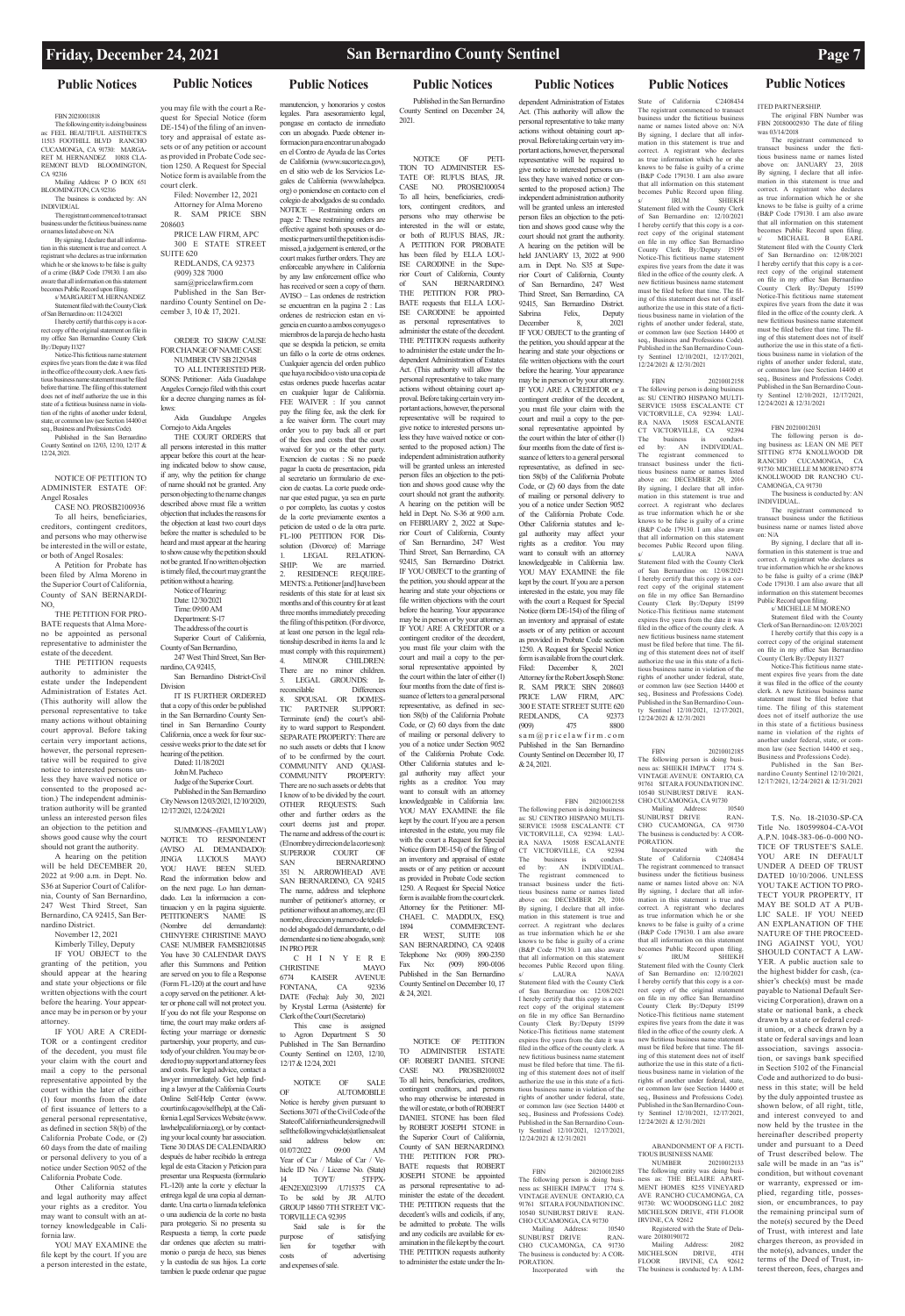### **Public Notices Public Notices Public Notices Public Notices Public Notices Public Notices Public Notices**

expenses of the Trustee for the total amount (at the time of the initial publication of the Notice of Sale) reasonably estimated to be set forth below. The amount may be greater on the day of sale. Trustor: Antonio Fuentefria, a married man as his sole and separate property Duly Appointed Trustee: National Default Servicing Corporation Recorded 10/18/2006 as Instrument No. 2006-0709369 (or Book, Page) of the Official Records of San Bernardino County, CA. Date of Sale: 01/20/2022 at 12:00 PM Place of Sale: At the North Arrowhead Avenue entrance to the County Courthouse, 351 North Arrowhead Avenue, San Bernardino, CA 92401 Estimated amount of unpaid balance and other charges: \*<br>\$498,084.05 Street Address or other common designation of real property: 632 East G Street Ontario, CA 91764 A.P.N.: 1048-383-06-0-000 The undersigned Trustee disclaims any liability for any incorrectness of the street address or other common designation, if any, shown above. If no street address or other common designation is shown, directions to the location of the property may be obtained by sending a written request to the beneficiary within 10 days of the date of first publication of this Notice of Sale. If the Trustee is unable to convey title for any reason, the successful bidder's sole and exclusive remedy shall be the return of monies paid to the Trustee, and the successful bidder shall have no further recourse. The requirements of California Civil Code Section 2923.5(b)/2923.55(c) were fulfilled when the Notice of Default was recorded. NOTICE TO POTENTIAL BIDDERS: If you are considering bidding on this property lien, you should understand that there are risks involved in bidding at a trustee auction. You will be bidding on a lien, not on the property itself. Placing the highest bid at a trustee auction does not automatically entitle you to free and clear ownership of the property. You should also be aware that the lien being auctioned off may be a junior lien. If you are the highest bidder at the auction, you are or may be responsible for paying off all liens senior to the lien being auctioned off, before you can receive clear title to the property. You are encouraged to investigate the existence, priority, and size of outstanding liens that may exist on this property by contacting the county recorder's office or a title insurance company, either of which may charge you a fee for this information. If you consult either of these resources, you should be aware that the same lender may hold more than one mortgage or deed of trust on the property. NOTICE TO PROPERTY OWNER: The sale date shown on this notice of sale may be postponed one or more times by the mortgagee, beneficiary, trustee, or a court, pursuant to Section 2924g of the California Civil Code. The law requires that information about trustee sale postponements be made available to you and to the public, as a courtesy

YOU MAY EX-AMINE the file kept by the court. If you are a person interested in the estate, you may file with the court a Request for Special Notice (form DE-154) of the filing of an inventory and appraisal of estate assets or of any petition or account as provided in Probate Code section 1250. A Request for Special Notice form is available from the court clerk. Attorney for petitioner: SLAV KASRELIOVICH **ESO** 

SBN 256807 ABIR COHEN TREYZON SALO LLP 16001 VENTURA BLVD STE 200 ENCINO CA 91436 CN982569 LOPEZ Dec 17,24,31, 2021

to those not present at the sale. If you wish to learn whether your sale date has been postponed, and, if applicable, the rescheduled time and date for the sale of this property, you may call or visit this Internet Web site www.ndscorp.com/sales, using the file number assigned to this case 18-21030-SP-CA. Information about postponements that are very short in duration or that occur close in time to the scheduled sale may not immediately be reflected in the telephone information or on the Internet Web site. The best way to verify postponement information is to attend the scheduled sale. Date: 12/10/2021 National Default Servicing Corporation c/o Tiffany & Bosco, P.A., its agent, 1455 Frazee Road, Suite 820 San Diego, CA 92108 Toll Free Phone: 888-264-4010 Sales Line 855-

### 219-8501; Sales Website: www. ndscorp.com By: Rachael Hamilton, Trustee Sales Representative 12/17/2021, 12/24/2021, 12/31/2021 CPP351770

NOTICE OF PETI-TION TO ADMINISTER ESTATE OF JOSE RUBEN RIVERA LOPEZ Case No. PROSB2100920

To all heirs, beneficiaries, creditors, contingent creditors, and persons who may otherwise be interested in the will or estate, or both, of JOSE RUBEN RIVERA LOPEZ

A PETITION FOR PROBATE has been filed by Maria Rivera in the Superior Court of California, County of SAN BERNARDINO.

THE PETITION FOR PROBATE requests that Maria Rivera be appointed as personal representative to administer the estate of the decedent.

THE PETITION requests authority to administer the estate under the Independent Administration of Estates Act. (This authority will allow the personal representative to take many actions without obtaining court approval. Before taking certain very important actions, however, the personal representative will be required to give notice to interested persons unless they have waived notice or consented to the proposed action.) The independent administration authority will be granted unless an interested person files an objection to the petition and shows good cause why the court should not grant the authority. A HEARING on

the petition will be held on Feb. 14, 2022 at 9:00 AM in Dept. No. S36 located at 247 W. Third St., San Bernardino, CA 92415. IF YOU OBJECT

to the granting of the petition, you should appear at the hearing and state your objections or file written objections with the court before the hearing. Your appearance may be in person or by your attorney.

IF YOU ARE A CREDITOR or a contingent creditor of the decedent, you must file your claim with the court and mail a copy to the personal representative appointed by the court within the later of either (1) four months from the date of first issuance of letters to a general personal representative, as defined in section 58(b) of the California Probate Code, or (2) 60 days from the date of mailing or personal delivery to you of a notice under section 9052 of the California Probate Code.

Other California statutes and legal authority may affect your rights as a creditor. You may want to consult with an attorney knowledgeable in California law.

NOTICE OF PETITION TO ADMINISTER ES-TATE OF: LUCILE DAVIS CASE NO. PROSB2101036 To all heirs, beneficiaries, creditors, contingent creditors, and persons who may otherwise be interested in the will or estate, or both of LUCILLE

DAVIS has been filed by KEN-NETH DAVIS in the Superior Court of California, County of SAN BERNARDINO. THE PETITION FOR PRO-BATE requests that KENNETH DAVIS be appointed as personal representative to admin-

ister the estate of the decedent. THE PETITION requests authority to administer the estate under the Independent Administration of Estates Act. (This authority will allow the personal representative to take many actions without obtaining court approval. Before taking certain very important actions, however, the personal representative will be required to give notice to interested persons unless they have waived notice or consented to the proposed action.) The independent administration authority will be granted unless an interested person files an objection to the petition and shows good cause why the court should not grant the authority. A hearing on the petition will be held JANUARY 11, 2022 at 9:00 a.m. in Dept. No. S36 at Superior Court of California, County of San Bernardino, 247 West Third Street, San Bernardino, CA 92415, San Bernardino District. Aspen Jackson, Deputy<br>December 8. 2021 December 8, IF YOU OBJECT to the granting of the petition, you should appear at the hearing and state your objections or file written objections with the court before the hearing. Your appearance may be in person or by your attorney. IF YOU ARE A CREDITOR or a contingent creditor of the decedent, you must file your claim with the court and mail a copy to the personal representative appointed by the court within the later of either (1) four months from the date of first issuance of letters to a general personal representative, as defined in section 58(b) of the California Probate Code, or (2) 60 days from the date of mailing or personal delivery to you of a notice under Section 9052 of the California Probate Code. Other California statutes and legal authority may affect your rights as a creditor. You may want to consult with an attorney knowledgeable in California law. YOU MAY EXAMINE the file kept by the court. If you are a person interested in the estate, you may file with the court a Request for Special Notice (form DE-154) of the filing of an inventory and appraisal of estate assets or of any petition or account as provided in Probate Code section 1250. A Request for Special Notice form is available from the court clerk. Filed: December 8, 2021 Attorney for the Kenneth Davis: R. SAM PRICE SBN 208603 PRICE LAW FIRM, APC<br>300 E STATE **STATE** STREET SUITE 620<br>REDLANDS, CA 92373 REDLANDS, CA 92373<br>(909) 475 8800  $475$ s a m @ p r i c e l a w f i r m . c o m Published in the San Bernardino County Sentinel on December 17, 24 & 31, 2021.

TO ALL INTERESTED PERSONS: Petitioner: ESTE-BAN GUADALUPE ACUNA filed with this court for a decree changing names as follows: ESTEBAN GUADALUPE<br>ACUNA to ESTEBAN

NOTICE OF PETITION TO ADMINISTER ESTATE OF: NANCY RUTH WHITE CASE NO. PROSB2101034 To all heirs, beneficiaries, creditors, contingent creditors, and persons who may otherwise be interested in the will or estate, or both of NANCY RUTH WHITE has been filed by CHRISTOPHER KINS-MAN WHITE in the Superior Court of California, County SAN BERNARDINO. THE PETITION FOR PRO-BATE requests that CHRIS-TOPHER KINSMAN WHITE be appointed as personal representative to administer the estate of the decedent. THE PETITION requests that the decedent's wills and codicils, if any, be admitted to probate. The wills and any codicils are available for examination in the file kept by the court.

FLOOR IRVINE, CA 92612 Registered with the State of

Mailing Address: 2082<br>HELSON DRIVE 4TH MICHELSON DRIVE, FLOOR IRVINE, CA 92612 The business is conducted by: A LIMITED PARTNERSHIP. The original FBN Number was

THE PETITION requests authority to administer the estate under the Independent Administration of Estates Act. (This authority will allow the personal representative to take many actions without obtaining court approval. Before taking certain very important actions, however, the personal representative will be required to give notice to interested persons unless they have waived notice or consented to the proposed action.) The independent administration authority will be granted unless an interested person files an objection to the petition and shows good cause why the court should not grant the authority. A hearing on the petition will be held JANUARY 13, 2022 at 9:00 a.m. in Dept. No. S36 at Superior Court of California, County of San Bernardino, 247 West Third Street San Bernardino, CA 92415, San Bernardino District. Selyna Razo, Deputy<br>December 8, 2021 December IF YOU OBJECT to the granting of the petition, you should appear at the hearing and state your objections or file written objections with the court before the hearing. Your appearance may be in person or by your attorney. IF YOU ARE A CREDITOR or a contingent creditor of the decedent, you must file your claim with the court and mail a copy to the personal representative appointed by the court within the later of either (1) four months from the date of first issuance of letters to a general personal representative, as defined in section 58(b) of the California Probate Code, or (2) 60 days from the date of mailing or personal delivery to you of a notice under Section 9052 of the California Probate Code. Other California statutes and legal authority may affect your rights as a creditor. You may want to consult with an attorney knowledgeable in California law. YOU MAY EXAMINE the file kept by the court. If you are a person interested in the estate, you may file with the court a Request for Special Notice (form DE-154) of the filing of an inventory and appraisal of estate assets or of any petition or account as provided in Probate Code section 1250. A Request for Special Notice form is available from the court clerk. Filed: December 8, 2021<br>Attorney for the Chris-Attorney for the Chris-<br>topher Kinsman White: Kinsman R. SAM PRICE SBN 208603 PRICE LAW FIRM, APC 300 E STATE<br>STREET SUITE 620 SUITE 620 REDLANDS, CA 92373<br>(909) 475 8800  $(909)$ s a m @ p r i c e l a w f i r m . c o m Published in the San Bernardino County Sentinel on December 17, 24 & 31, 2021.

> person or by your attorney IF YOU ARE A CREDITOR or a contingent creditor of the decedent, you must file your claim with the court and mail a copy to the personal represen-

NOTICE OF PETITION TO ADMINISTER ESTATE OF: FREDDIE MAE CUMMINGS CASE NO. PROSB2101044 To all heirs, beneficiaries, creditors, contingent creditors, and persons who may otherwise be interested in the will or estate, or both of FRED-<br>DIE MAE CUMMINGS: MAE CUMMINGS: A PETITION FOR PROBATE has been filed by HARVEY LEE CARTER in the Superior Court of California, County<br>of SAN BERNARDINO. of SAN BERNARDINO. THE PETITION FOR PRO-BATE requests that HAR-VEY LEE CARTER be appointed as personal representatives to administer the estate of the decedent. THE PETITION requests authority to administer the estate under the Independent Administration of Estates Act. (This authority will allow the personal representative to take many actions without obtaining court approval. Before taking certain very important actions, however, the personal representative will be required to give notice to interested persons unless they have waived notice or consented to the proposed action.) The independent administration authority will be granted unless an interested person files an objection to the petition and shows good cause why the court should not grant the authority. A hearing on the petition will be held in Dept. No. S-36 at 9:00 a.m. on JANUARY 12, 2022 at Superior Court of California, County of San Bernardino, 247 West Third Street, San Bernardino, CA 92415, San Bernardino District. IF YOU OBJECT to the granting of the petition, you should appear at the hearing and state your objections or file written objections with the court before the hearing. Your appearance may be in person or by your attorney. IF YOU ARE A CREDITOR or a contingent creditor of the decedent, you must file your claim with the court and mail a copy to the personal representative appointed by the court within the later of either (1) four months from the date of first issuance of letters to a general personal representative, as defined in section 58(b) of the California Probate Code, or (2) 60 days from the date of mailing or personal delivery to you of a notice under Section 9052 of the California Probate Code. Other California statutes and legal authority may affect your rights as a creditor. You may want to consult with an attorney knowledgeable in California law. YOU MAY EXAMINE the file kept by the court. If you are a person interested in the estate, you may file with the court a Request for Special Notice (form DE-154) of the filing of an inventory and appraisal of estate assets or of any petition or account as provided in Probate Code section 1250. A Request for Special Notice form is available from the court clerk. Attorney for the Petitioner: MI-CHAEL C. MADDUX, ESQ.<br>1894 COMMERCENT-COMMERCENT-ER WEST, SUITE 108 SAN BERNARDINO, CA 92408 Telephone No: (909) 890-2350<br>Fax No: (909) 890-0106  $(909)$  890-0106 Published in the San Bernardino County Sentinel on December 17, 24 & 31, 2021.

NOTICE OF PETITION TO ADMINISTER ESTATE OF:

Marina Eugenia Polanco Case NO. PROSB2100620

To all heirs, beneficiaries, creditors, contingent creditors, and persons who may otherwise be interested in the will or estate, or both of Marina Eugenia Polanco

A PETITION FOR PRO-BATE has been filed by Pamela A. Hernandez in the Superior Court of California, County of San Bernardino.

THE PETITION FOR PRO-BATE requests that Pamela A. Hernandez be appointed as personal representative to administer the estate of the decedent.

THE PETITION requests authority to administer the estate under the Independent Administration of Estates Act. (This authority will allow the personal representative to take

many actions without obtaining court approval. Before taking certain very important actions, however, the personal representative will be required to give notice to interested persons unless they have waived notice or consented to the proposed action.) The independent administration authority will be granted unless an interested person files an objection to the petition and shows good cause why the court should not grant the authority.

A hearing on the petition will be held in Dept. S36 at 9:00 a.m. on January 25, 2022 at Superior Court of California, County of San Bernardino, San Bernardino, 247 West 3rd St. San Bernardino, CA 92415- 0212, San Bernardino District - Probate

IF YOU OBJECT to the

# granting of the petition, you

should appear at the hearing and state your objections or file written objections with the court before the hearing. Your appearance may be in person or

by your attorney.

IF YOU ARE A CREDI-TOR or a contingent creditor of the decedent, you must file your claim with the court and mail a copy to the personal representative appointed by the court within the later of either (1) four months from the date of first issuance of letters to a general personal representative, as defined in section 58(b) of the California Probate Code, or (2) 60 days from the date of mailing or personal delivery to you of a notice under Section 9052 of the California Probate Code. Other California statutes and legal authority may affect your rights as a creditor. You may want to consult with an attorney knowledgeable in Cali-

fornia law.

YOU MAY EXAMINE the file kept by the court. If you are a person interested in the estate, you may file with the court a Request for Special Notice (form DE-154) of the filing of an inventory and appraisal of estate assets or of any petition or account as provided in Probate Code section 1250. A Request for Special Notice form is available from the court clerk. Attorney for Petitioner: Cicely T. Ray

> 4740 Green River, Suite 314 Corona, CA 92880 Telephone No: 951-735-

2488

Published in the San Ber-

nardino Sentinel on:

12/17, 12/24 & 12/31, 2021

ORDER TO SHOW CAUSE FOR CHANGE OF NAME CASE NUMBER

CIVSB2129331

ACUNA

THE COURT ORDERS that all persons interested in this matter appear before this court at the hearing indicated below to show cause, if any, why the petition for change of name should not be granted. Any person objecting to the name changes described above must file a written objection that includes the reasons for the objection at least two court days before the matter is scheduled to be heard and must appear at the hearing to show cause why the petition should not be granted. If no written objection is timely filed, the court may grant the petition without a hearing. Notice of Hearing: Date: 01/24/22 Time: 9:00 a.m. Department: S16 The address of the court is Superior Court of California, County of San Bernardino, San Bernardino District - Civil Division, 247 West Third Street, Same as above, San Bernardino, CA 92415, San Bernardino IT IS FURTHER OR-

to ESTEBAN

DERED that a copy of this order be published in the San Bernardino County Sentinel in San Bernardino County California, once a week for four successive weeks prior to the date set for hearing of the petition. Dated: October 8, 2021 John M. Pacheco

Court.

12/17. 12/24, 12/31, 2021 &

01/07, 2022.

Delaware

FBN 20180007520 The date of filing was 06/27/2018

The registrant commenced to transact business under the fictitious business name or names listed above on: JANUARY 23, 2018 By signing, I declare that all information in this statement is true and correct. A registrant who declares as true information which he or she knows to be false is guilty of a crime (B&P Code 179130. I am also aware that all information on this statement becomes Public Record upon filing. s/ MICHAEL B EARL<br>Statement filed with the County Clerk of San Bernardino on: 12/13/2021 I hereby certify that this copy is a correct copy of the original statement on file in my office San Bernardino County Clerk By:/Deputy I1327 Notice-This fictitious name statement expires five years from the date it was filed in the office of the county clerk. A new fictitious business name statement must be filed before that time. The filing of this statement does not of itself authorize the use in this state of a fictitious business name in violation of the rights of another under federal, state, or common law (see Section 14400 et seq. Business and Professions Code)<br>Published in the San Bernardi Published in the San no County Sentinel 12/17/2021, 12/24/2021, 12/31/2021 & 01/07/2022

Judge of the Superior Published in the San Bernardino County Sentinel on tative appointed by the court within the later of either (1) four months from the date of first issuance of letters to a gen-

ABANDONMENT OF A FIC-TITIOUS BUSINESS NAME NUMBER 20210012224 The following entity was doing business as: THE BELAIRE APART-MENT HOMES 8255 VINEYARD AVE RANCHO CUCAMONGA, CA 91730: WC WOODSONG LLC **2082 MICHELSON DRIVE, 4TH** California Probate Code, or (2) 60 days from the date of mailing or personal delivery to you of a notice under Section 9052 of the California Probate Code. Other California statutes and legal authority may affect your rights as a creditor. You may want to consult with an attorney knowledge-

AMENDED NOTICE OF PETITION TO ADMIN-ISTER ESTATE OF: MAR-CUS MARCELL McCOWEN CASE NO. PROSB2100727 To all heirs, beneficiaries, creditors, contingent creditors, and persons who may otherwise be interested in the will or estate, or both of MAR-CUS MARCELL McCOWEN: A PETITION FOR PROBATE has been filed by CLEAFERSE McCOWEN JR. in the Superior Court of California, County of SAN BERNARDINO.<br>THE PETITION FOR PETITION FOR PROBATE requests that CLEAFERSE McCOWEN JR. be appointed as personal representatives to administer the estate of the decedent. THE PETITION requests authority to administer the estate under the Independent Administration of Estates Act. (This authority will allow the personal representative to take many actions without obtaining court approval. Before taking certain very important actions, however, the personal representative will be required to give notice to interested persons unless they have waived notice or consented to the proposed action.) The independent administration authority will be granted unless an interested person files an objection to the petition and shows good cause why the court should not grant the authority. A hearing on the petition will be held in Dept. No. S-37 at 9:00 a.m. on FEBRUARY 7, 2022 at Superior Court of California, County of San Bernardino, 247 West Third Street, San Bernardino, CA 92415 San Bernardino District. IF YOU OBJECT to the granting of the petition, you should appear at the hearing and state your objections or

file written objections with the court before the hearing. Your appearance may be in

eral personal representative, as defined in section 58(b) of the

able in California law.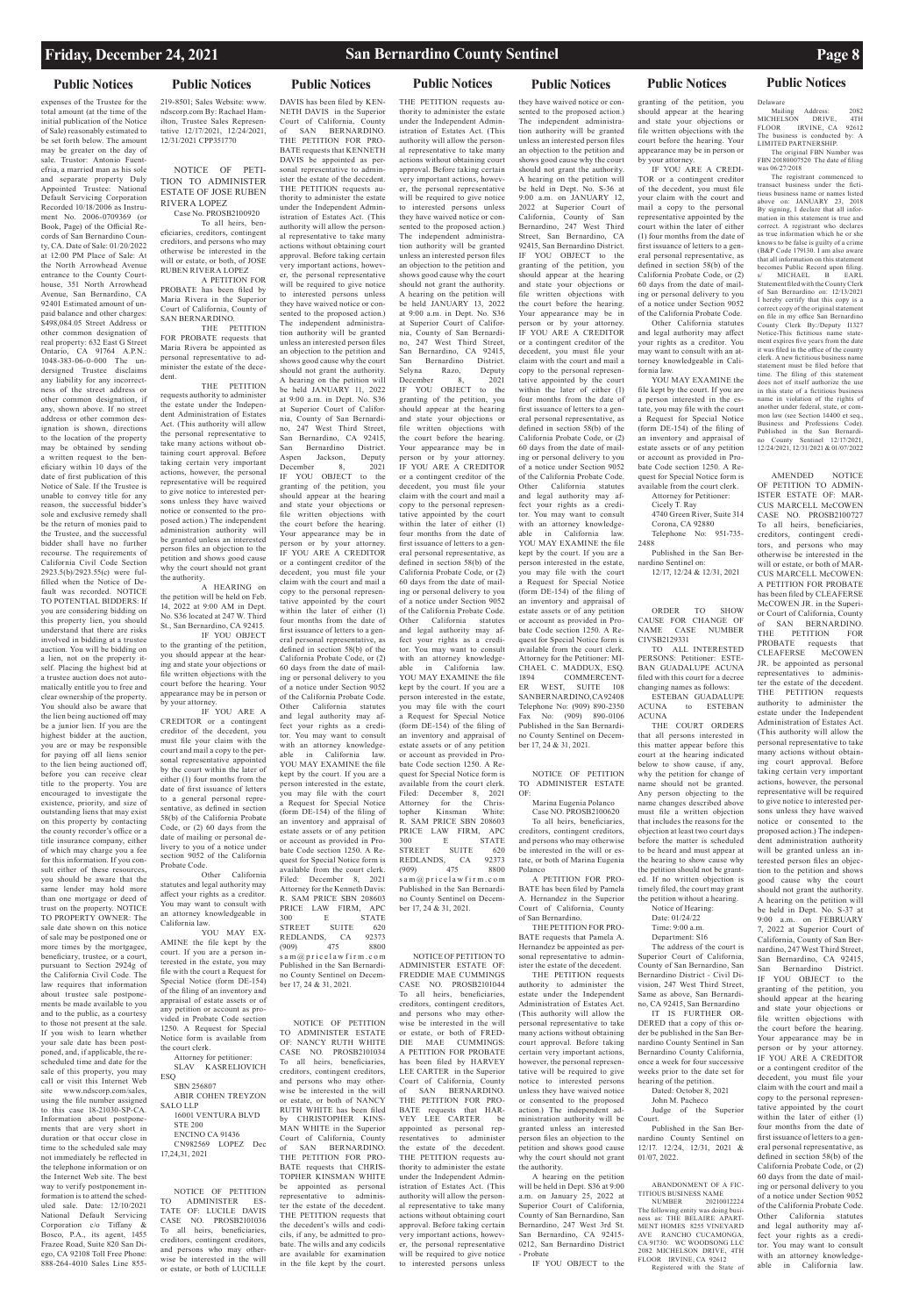YOU MAY EXAMINE the file kept by the court. If you are a person interested in the estate, you may file with the court a Request for Special Notice (form DE-154) of the filing of an inventory and appraisal of estate assets or of any petition or account as provided in Probate Code section 1250. A Request for Special Notice form is available from the court clerk. Attorney for the Petitioner: James Lee, Esquire 100 N. Euclid Avenue, Second Floor<br>Upland, CA 91786 Upland, Telephone No: (909) 608-7426<br>Email address:  $mail(@)$ address: w e f i g h t 4 y o u . c o m Published in the San Bernardino County Sentinel on December 24 and 31, 2021 & January 7, 2022.

NOTICE OF PETITION TO ADMINISTER ESTATE OF: LENA V. MORRIS aka LENA VANDORA MORRIS CASE NO. PROSB2101046

To all heirs, beneficiaries, creditors, contingent creditors, and persons who may otherwise be interested in the will or estate, or both of LENA V. MORRIS aka LENA VAN-DORA MORRIS:

A Petition for Probate has been filed by ALISON D. MORRIS in the Superior Court of California, County of SAN BERNARDINO,

THE PETITION FOR PROBATE requests that ALI-SON D. MORRIS be appointed as personal representative to administer the estate of the decedent.

THE PETITION requests that the decedent's wills and codicils, if any, be admitted to probate. The wills and any codicils are available for examination in the file kept by the court. THE PETITION requests authority to administer the estate under the Independent Administration of Estates Act. (This authority will allow the personal representative to take many actions without obtaining court approval. Before taking certain very important actions, however, the personal representative will be required to give notice to interested persons unless they have waived notice or consented to the proposed action.) The independent administration authority will be granted unless an interested person files an objection to the petition and shows good cause why the court should not grant the authority.

A hearing on the petition will be held January 18, 2022 at 9:00 a.m. in Dept. No. S36 at Superior Court of California, County of San Bernardino, 247 West Third Street, San Bernardino, CA 92415, San Bernardino District.

December 8, 2021 Brittney Spears, Deputy Court Clerk

IF YOU OBJECT to the granting of the petition, you should appear at the hearing and state your objections or file written objections with the court before the hearing. Your

appearance may be in person or by your attorney.

IF YOU ARE A CREDI-TOR or a contingent creditor of the decedent, you must file your claim with the court and mail a copy to the personal representative appointed by the court within the later of either (1) four months from the date of first issuance of letters to a general personal representative, as defined in section 58(b) of the California Probate Code, or (2) 60 days from the date of mailing or personal delivery to you of a notice under Section 9052 of the California Probate Code.

Other California statutes and legal authority may affect your rights as a creditor. You may want to consult with an attorney knowledgeable in California law.

NOTICE OF PETI-<br>TION TO ADMINIS-TO ADMINIS-TER ESTATE OF: DAVID AMADO MARTINEZ CASE NO. PROSB2101039 To all heirs, beneficiaries, creditors, contingent creditors, and persons who may otherwise be interested in the will or estate, or both of DA-VID AMADO MARTINEZ: A PETITION FOR PRO-BATE has been filed by SALLY MICHELLE ORTEGA in the Superior Court of California, County of SAN BERNARDINO.<br>THE PETITION FOR PETITION FOR PROBATE requests that SALLY MICHELLE ORTEGA be appointed as personal representatives to administer the estate of the decedent. THE PETITION requests authority to administer the estate under the Independent Administration of Estates Act. (This authority will allow the personal representative to take many actions without obtaining court approval. Before taking certain very important actions, however, the personal representative will be required to give notice to interested persons unless they have waived notice or consented to the proposed action.) The independent administration authority will be granted unless an interested person files an objection to the petition and shows good cause why the court should not grant the authority. A hearing on the petition will be held in Dept. No. S-37P at 9:00 a.m. on JANUARY 18, 2022 at Superior Court of California, County of San Bernardino, 247 West Third Street, San Bernardino, CA 92415, San Bernardino District. IF YOU OBJECT to the granting of the petition, you should appear at the hearing and state your objections or file written objections with the court before the hearing. Your appearance may be in person or by your attorney. IF YOU ARE A CREDITOR or a contingent creditor of the decedent, you must file your claim with the court and mail a copy to the personal representative appointed by the court within the later of either (1) four months from the date of first issuance of letters to a general personal representative, as defined in section 58(b) of the California Probate Code, or (2) 60 days from the date of mailing or personal delivery to you of a notice under Section 9052 of the California Probate Code. Other California statutes and legal authority may affect your rights as a creditor. You may want to consult with an attorney knowledgeable in California law. YOU MAY EXAMINE the file kept by the court. If you are a person interested in the estate, you may file with the court a Request for Special Notice (form DE-154) of the filing of

### **Public Notices Public Notices Public Notices Public Notices Public Notices Public Notices Public Notices** YOU MAY EXAMINE

Brittney Spears,<br>
buty Court Clerk Deputy Court Attorney for the Petitioner: MI-CHAEL C. MADDUX, ESQ. 1894 COMMERCENT-ER WEST, SUITE 108 SAN BERNARDI-NO, CA 92408 Telephone No: (909) 890-2350 Fax No: (909) 890-0106 Published in the San Bernardino County Sentinel on December 24 and 31, 2021 & January 7, 2022.

the file kept by the court. If you are a person interested in the estate, you may file with the court a Request for Special Notice (form DE-154) of the filing of an inventory and appraisal of estate assets or of any petition or account as provided in Probate Code section 1250. A Request for Special Notice form is available from the court clerk. Filed: December 8, 2021

Attorney for Alison D. Morris R. SAM PRICE SBN 208603

PRICE LAW FIRM, APC 300 E STATE STREET SUITE 620

REDLANDS, CA 92373 (909) 328 7000 sam@pricelawfirm.com

Published in the San Bernardino County Sentinel on December 24 and 31, 2021 & January 7, 2022.

MICHAEL C. MADDUX, ESQ.<br>1894 COMMERCENT-1894 COMMERCENT-<br>ER WEST, SUITE 108 WEST, SUITE 108 SAN BERNARDINO, CA92408 Telephone No: (909) 890-2350 Fax No: (909) 890-0106 Published in the San Bernardino County Sentinel on December 24 and 31, 2021 & January 7, 2022.

an inventory and appraisal of estate assets or of any petition or account as provided in Probate Code section 1250. A Request for Special Notice form is available from the court clerk. Filed: December 6, 2021

> notice or consented to the proposed action.) The independent administration authority will be granted unless an interested person files an objection to the petition and shows good cause why the court should not Bernardino County California, once a week for four successive weeks prior to the date set for hearing of the petition. Dated: 10/28/2021 John M. Pacheco Judge of the Superior

NOTICE OF PETI-TION TO ADMINISTER ESTATE OF: ESPERAN-ZA BARRON OROPEZA CASE NO. PROSB2101105 To all heirs, beneficiaries, creditors, contingent creditors, and persons who may otherwise be interested in the will or estate, or both of ESPER-ANZA BARRON OROPEZA: A PETITION FOR PROBATE has been filed by ELIZABETH CHACON in the Superior Court of California, County of SAN BERNARDINO. THE PETITION FOR PROBATE requests that ELIZABETH CHACON be appointed as personal representatives to administer the estate of the decedent. THE PETITION requests authority to administer the estate under the Independent Administration of Estates Act. (This authority will allow the personal representative to take many actions without obtaining court approval. Before taking certain very important actions, however, the personal representative will be required to give notice to interested persons unless they have waived notice or consented to the proposed action.) The independent administration authority will be granted unless an interested person files an objection to the petition and shows good cause why the court should not grant the authority. A hearing on the petition will be held in Dept. No. S-36 at 9:00 a.m. on JANUARY 27, 2022 at Superior Court of California, County of San Bernardino, 247 West Third Street, San Bernardino, CA 92415, San Bernardino District. IF YOU OBJECT to the granting of the petition, you should appear at the hearing and state your objections or file written objections with the court before the hearing. Your appearance may be in person or by your attorney. IF YOU ARE A CREDITOR or a contingent creditor of the decedent, you must file your claim with the court and mail a copy to the personal representative appointed by the court within the later of either (1) four months from the date of first issuance of letters to a general personal representative, as defined in section 58(b) of the California Probate Code, or (2) 60 days from the date of mailing or personal delivery to you of a notice under Section 9052 of the California Probate Code. Other California statutes and legal authority may affect your rights as a creditor. You may want to consult with an attorney knowledgeable in California law. YOU MAY EXAMINE the file kept by the court. If you are a person interested in the estate, you may file with the court a Request for Special Notice (form DE-154) of the filing of an inventory and appraisal of estate assets or of any petition or account as provided in Probate Code section 1250. A Request for Special Notice form is available from the court clerk. Filed: December 20, 2021 Kimberly Tilley, Deputy Court Clerk Attorney for the Petitioner:

FICTITIOUS BUSINESS NAME<br>STATEMENT FILE NO-STATEMENT FILE FBN20210011826

The following person(s) is(are) doing business as: PUFF AND UP SMOKE AND VAPE SHOP, 1705 E. WASHINGTON ST 122A, COLTON, CA, 92324, **SAN BERNARDINO** Mailing Address: , PUFF AND UP INC

> Business is Conducted By: AN INDI-VIDUAL.

Signed: BY SIGNING BELOW I DECLARE THAT ALL INFORMATION IN THIS STATEMENT IS TRUE AND CORRECT. A registrant who declares as true information, which he or she knows to be false, is guilty of a crime. (B&P Code 17913) I am also aware that all information on this statement becomes Public Record upon filing. s/DEEP SHANKAR SUBEDI

NOTICE OF PETI-TION TO ADMINIS-TER ESTATE OF: ED-WARD LEWIS CLARK CASE NO. PROSB2100861 To all heirs, beneficiaries, creditors, contingent creditors, and persons who may otherwise be interested in the will or estate, or both of EDWARD LEWIS CLARK: A PETITION FOR PRO-BATE has been filed by DANNIELLE GAILYNN OWENS in the Superior Court of California, County of SAN BERNARDINO. THE PETITION FOR PRO-BATE requests that DAN-NIELLE GAILYNN OWENS be appointed as personal representatives to administer the estate of the decedent. THE PETITION requests authority to administer the estate under the Independent Administration of Estates Act. (This authority will allow the personal representative to take many actions without obtaining court approval. Before taking certain very important actions, however, the personal representative will be required to give notice to interested persons unless they have waived notice or consented to the proposed action.) The independent administration authority will be granted unless an interested person files an objection to the petition and shows good cause why the court should not grant the authority. A hearing on the petition will be held in Dept. No. S-35 at 9:00 a.m. on JUNE 6, 2022 at Superior Court of California, County of San Bernardino, 247 West Third Street, San Bernardino, CA 92415, San Bernardino District. IF YOU OBJECT to the granting of the petition, you should appear at the hearing and state your objections or file written objections with the court before the hearing. Your appearance may be in person or by your attorney. IF YOU ARE A CREDITOR or a contingent creditor of the decedent, you must file your claim with the court and mail a copy to the personal representative appointed by the court within the later of either (1) four months from the date of first issuance of letters to a general personal representative, as defined in section 58(b) of the California Probate Code, or (2) 60 days from the date of mailing or personal delivery to you of a notice under Section 9052 of the California Probate Code. Other California statutes and legal authority may affect your rights as a creditor. You may want to consult with an attorney knowledgeable in California law. YOU MAY EXAMINE the file kept by the court. If you are a person interested in the estate, you may file with the court a Request for Special Notice (form DE-154) of the filing of an inventory and appraisal of estate assets or of any petition or account as provided in Probate Code section 1250. A Request for Special Notice form is available from the court clerk. Attorney for the Pe-<br>titioner: MICHAEL MICHAEL<br>K, ESO. C. MADDUX,<br>1894 COMMI COMMERCENT-ER WEST, SUITE 108 SAN BERNARDI-NO, CA 92408 Telephone No: (909) 890-2350 Fax No: (909) 890-0106 Published in the San Bernardino County Sentinel on Decem-

ber 24 and 31, 2021 & January

7, 2022.

NOTICE OF PETITION TO ADMINISTER ESTATE OF SYLVIA CORRALEZ Case No. PROSB2100955

 To all heirs, beneficiaries, creditors, contingent creditors, and persons who may otherwise be interested

in the will or estate, or both, of SYLVIA CORRALEZ A PETITION FOR PROBATE has been filed by

Christina Bailey in the Superior Court of California, County of LOS ANGELES. THE PETITION

FOR PROBATE requests that Christina Bailey be appointed as personal representative to administer the estate of the decedent.

 THE PETI-TION requests authority to administer the estate under the Independent Administration of Estates Act. (This authority will allow the personal representative to take many actions without obtaining court approval. Before taking certain very important actions, however, the personal representative will be required to give notice to interested persons unless they have waived notice or consented to the proposed action.) The independent administration authority will be granted unless an interested person files an objection to the petition and shows good cause why the court should not grant the authority.

 A HEARING on the petition will be held on Feb. 14, 2022 at 9:00 AM in Dept. No. S<sub>36</sub> located at 111 N. Hill St., Los Angeles, CA 90012.

 IF YOU OBJECT to the granting of the petition, you should appear at the hearing and state your objections or file written objections with the court before the hearing. Your appearance may be in person or by your attorney.

 IF YOU ARE A CREDITOR or a contingent creditor of the decedent, you must file your claim with the court and mail a copy to the personal representative appointed by the court within the later of either (1) four months from the date of first issuance of letters to a general personal representative, as defined in section 58(b) of the California Probate Code, or (2) 60 days from the date of mailing or personal delivery to you of a notice under section 9052 of the California Probate Code.

 Other California statutes and legal authority may affect your rights as a creditor. You may want to consult with an attorney knowledgeable in California law.

EUGENIA POLANCO

A PETITION FOR PRO-BATE has been filed by PA-MELA A. HERNANDEZ , in the Superior Court of California, County of SAN BER-NARDINO.

THE PETITION FOR PROBATE requests that PA-MELA A. HERNANDEZ, be appointed as personal representative to administer the estate of the decedent.

THE PETITION requests the decedent's will and codicils, if any, be admitted to probate. The will and any codicils are available for examination in the file kept by the court.

grant the authority.

 YOU MAY EXAMINE the file kept by the court. If you are a person interested in the estate, you may file with the court a Request for Special Notice (form DE-154) of the filing of an inventory and appraisal of estate assets or of any petition or account as provided in Probate Code section 1250. A Request for Special Notice form is available from the court clerk. Attorney for petitioner: RICHARD A RODGERS ESQ SBN 210196 SHANE DIGIUSEPPE  $\&$ RODGERS LLP 3125 OLD CANEJO ROAD THOUSAND OAKS CA 91320 CN983114 CORRALEZ Dec 31, 2021, Jan 7, 14, 2022 NOTICE OF PETITION TO ADMINISTER ESTATE OF: MARINA EUGENIA PO-LANCO CASE NO. PROSB2100620 To all heirs, beneficiaries, creditors, contingent creditors, and persons who may otherwise be interested in the will or estate, or both of MARINA the court a Request for Special Notice (form DE-154) of the filing of an inventory and appraisal of estate assets or of any petition or account as provided in Probate Code section 1250. A Request for Special Notice form is available from the court clerk. Attorney: CICELY T. RAY 4740 GREEN RIVER ROAD, SUITE 314, CORONA, CA, 92880 951-735-2488 Published in the SAN BERNARDINO COUNTY SENTINEL on: 12/24/2021, 12/31/2021, 1/7/2022 ORDER TO SHOW CAUSE FOR CHANGE OF NAME CASE NUMBER CIV SB 2131227 TO ALL INTERESTED PERSONS: Petitioner: JOAN BRAVO SANCHEZ filed with this court for a decree changing names as follows: JOAN BRAVO SANCHEZ to MARTHA JOAN BRAVO SANCHEZ

COURT OF CALIFORNIA OF SAN BERNARDINO, SAN BERNARDINO DIS-TRICT-PROBATE 247 THIRD STREETin Dept. S36 at 9:00 AM on 1/25/2022. IF YOU OBJECT to the granting of the petition, you should appear at the hearing and state your objections or file written objections with the court before the hearing. Your appearance may be in person or by your attorney.

IF YOU ARE A CREDI-TOR or a contingent creditor of the decedent, you must file your claim with the court and mail a copy to the personal representative appointed by the court within the later of either (1) four months from the date of first issuance of letters to a general personal representative, as defined in section 58(b) of the California Probate Code, or (2) 60 days from the date of mailing or personal delivery to you of a notice under Section 9052 of the California Probate

Code.

Other California statutes and legal authority may affect your rights as a creditor. You may want to consult with an attorney knowledgeable in Cali-

THE PETITION requests authority to administer the estate under the Independent Administration of Estates Act. (This authority will allow the personal representative to take many actions without obtain-Date: 1/24/2022 Time: 09:00 AM Department: S-17 The address of the court is Superior Court of California, County of San Bernardino, 247 West Third Street, San

fornia law.

YOU MAY EXAMINE the file kept by the court. If you are a person interested in the estate, you may file with

ing court approval. Before taking certain very important actions, however, the personal representative will be required to give notice to interested persons unless they have waived Bernardino, CA 92415, San Bernardino District-Civil Division IT IS FURTHER OR-DERED that a copy of this order be published in the San Bernardino County Sentinel in San

A hearing on the petition will be held in SUPERIOR Court. Published in the San Bernardino County Sentinel on

THE COURT ORDERS that all persons interested in

this matter appear before this court at the hearing indicated below to show cause, if any, why the petition for change of name should not be granted. Any person objecting to the name changes described above must file a written objection that includes the reasons for the objection at least two court days before the matter is scheduled to be heard and must appear at the hearing to show cause why the petition should not be granted. If no written objection is timely filed, the court may grant the petition without a hearing. Notice of Hearing:

12/24, 12/31, 2021 and 1/7 & 1/14, 2022.

### FBN 20210012541

The following entity is doing siness as: ESOTERIC PUBLI-CATIONS 7615 ETIWANDA AVENUE, SUITE 534 RANCHO CUCAMONGA, CA 91739: MI-CHAEL JOURDAIN 7615 ETI-WANDA AVENUE SUITE 534 RANCHO CUCAMONGA, CA 91739 The business is conducted by: AN INDIVIDUAL

The registrant commenced to transact business under the fictitious business name or names listed above on: December 3, 2021

By signing, I declare that all information in this statement is true and correct. A registrant who declares as true information which he or she knows to be false is guilty of a crime (B&P Code 179130. I am also aware that all information on this statement becomes Public Record upon filing.

s/ MICHAEL JOURDAIN

Statement filed with the Coun-Clerk of San Bernardino on 12/21/2021

I hereby certify that this copy is a correct copy of the original statement on file in my office San Bernardino County Clerk By:/ Deputy I1327

Notice-This fictitious name statement expires five years from the date it was filed in the office of the county clerk. A new fictitious business name statement must be filed before that time. The filing of this statement does not of itself authorize the use in this state of a fictitious business name in violation of the rights of another under federal, state, or common law (see Section 14400 et seq., Business and Professions Code).

Published in the San Bernardino County Sentinel on 12/24, 12/31, 2021 and 1/7 & 1/14, 2022.

This statement was filed with the County Clerk of SAN BERNARDINO on:

11/24/2021

I hereby certify that this is a correct copy of the original statement on file in my office. Began Transacting Business: 3/28/2017 County Clerk,

NOTICE- This fictitious business name statement expires five years from the date it was filed in the office of the county clerk. A new fictitious business name statement must be filed before that time. The filing of this statement does not of itself authorize the use in this state of a fictitious name in violation of the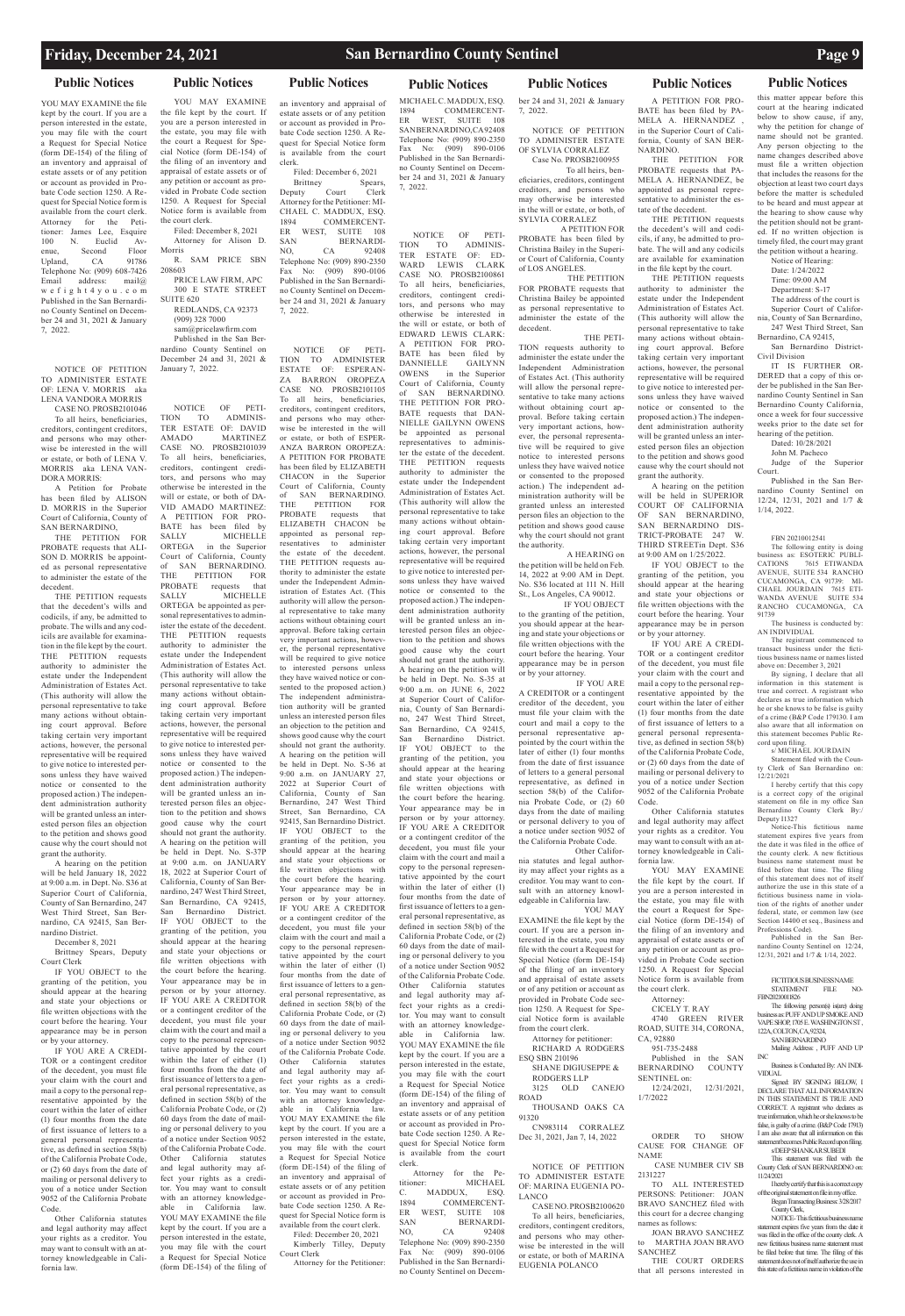### **Public Notices Public Notices**

### **Friday, December 24, 2021 San Bernardino County Sentinel Page 10**

rights of another under federal, state, or common law (see section 14400 et. Seq. Business & Professions Code). 12/24/2021, 12/31/2021, 1/7/2022, 1/14/2022

FICTITIOUS BUSINESS NAME<br>STATEMENT FILE NO- $\begin{tabular}{ll} \bf STATEMENT & \bf FILE \\ \end{tabular}$ 

**Public Notices Public Notices Public Notices Public Notices Public Notices**

**ANDUPINC** Business is Conducted By: A CORPO-RATION

FBN20210012095 The following person(s) is(are) doing business as: FRESHENUP, 1705 E. WASH-INGTON ST STE 111, COLTON, CA,

92324, SAN BERNARDINO Mailing Address: 23175 GLENDOR A DR, GRAND TERRACE, CA 92313, PUFF

Signed: BY SIGNING BELOW, I DECLARE THAT ALL INFORMATION IN THIS STATEMENT IS TRUE AND CORRECT. A registrant who declares as true information, which he or she knows to be false, is guilty of a crime. (B&P Code 17913) I am also aware that all information on this statement becomes Public Record upon filing. s/DEEP SHANKAR SUBEDI

The following person(s) is(are) doing business as: GVK CONSULTANCY, 8279 HIGHRIDGE PL, RANCHO CU-CAMONGA, CA, 91730,

**SAN BERNARDINO** Mailing Address: , GVKCONSUL-TANCYCOMLLC

This statement was filed with the County Clerk of SAN BERNARDINO on: 12/6/2021

I hereby certify that this is a correct copy of the original statement on file in my office. Began Transacting Business:

11/22/2021 County Clerk,

NOTICE- This fictitious business name statement expires five years from the date it was filed in the office of the county clerk. A new fictitious business name statement must be filed before that time. The filing of this statement does not of itself authorize the use in this state of a fictitious name in violation of the rights of another under federal, state, or com-

FICTITIOUS BUSINESS NAME<br>STATEMENT FILE NO.  $STATEMENT \qquad FILE$ FBN20210012330

The following person(s) is(are) doing **business as: MBA BAGGA ENTERPRISES** LLC, 15091 KITFOX LN, VICTORVILLE, CA, 92394,

Mailing Address: 15091 KITFOX LN, VICTORVILLE, CA, 92394, MBA BAG-**GA ENTERPRISES LLC** 

mon law (see section 14400 et. Seq. Business & Professions Code). 12/24/2021, 12/31/2021, 1/7/2022, 1/14/2022

FICTITIOUS BUSINESS NAME STATEMENT FILE NO-FBN20210012527

DECLARE THAT ALL INFORMATION IN THIS STATEMENT IS TRUE AND CORRECT. A registrant who declares as true information, which he or she knows to be false, is guilty of a crime. (B&P Code 17913) I am also aware that all information on this statement becomes Public Record upon filing.

Business is Conducted By: A LIM-ITED LIABILITY COMPANY

Signed: BY SIGNING BELOW, I DECLARE THAT ALL INFORMATION IN THIS STATEMENT IS TRUE AND CORRECT. A registrant who declares as true information, which he or she knows to be false, is guilty of a crime. (B&P Code 17913) I am also aware that all information on this statement becomes Public Record upon filing.

12/24/2021, 12/31/2021, 1/7/2022 1/14/2022

s/KAVITHA PEDDI This statement was filed with the

County Clerk of SAN BERNARDINO on: 12/21/2021 I hereby certify that this is a correct copy

of the original statement on file in my office. Began Transacting Business: N/A County Clerk,

pendent administration authority will be granted unless an interested person files an objection to the petition and shows good cause why the court should not grant the authority. A hearing on the petition will be held in Dept. No. S-36 at 9:00 a.m. on JANUARY 31, 2022 at Superior Court of California, County of San Bernardino, 247 West Third Street, San Bernardino, CA 92415, San Bernardino District. IF YOU OBJECT to the granting of the petition, you should appear at the hearing and state your objections or file written objections with the court before the hearing. Your appearance may be in person or by your attorney. IF YOU ARE A CREDITOR or a contingent creditor of the decedent. you must file your claim with the court and mail a copy to the personal representative appointed by the court within the later of either (1) four months from the date of first issuance of letters to a general personal representative, as defined in section 58(b) of the California Probate Code, or (2) 60 days from the date of mailing or personal delivery to you of a notice under Section 9052 of the California Probate Code. Other California statutes and legal authority may affect your rights as a creditor. You may want to consult with an attorney knowledgeable in California law. YOU MAY EXAMINE the file

NOTICE- This fictitious business name statement expires five years from the date it was filed in the office of the county clerk. A new fictitious business name statement must be filed before that time. The filing of this statement does not of itself authorize the use in this state of a fictitious name in violation of the rights of another under federal, state, or common law (see section 14400 et. Seq. Business & Professions Code). 12/24/2021, 12/31/2021, 1/7/2022,

1/14/2022

SAN BERNARDINO

Business is Conducted By: A LIM-ITED LIABILITY COMPANY Signed: BY SIGNING BELOW, I is available from the court clerk. Attorney for the Petitioner: MI-CHAEL C. MADDUX, ESQ. 1894 COMMERCENT-<br>ER WEST, SUITE 108 WEST,

### s/RAGHBIR BAGGA

This statement was filed with the County Clerk of SAN BERNARDINO on: 12/15/2021

I hereby certify that this is a correct copy of the original statement on file in my office. Began Transacting Business: N/A

### County Clerk,

NOTICE- This fictitious business name statement expires five years from the date it was filed in the office of the county clerk. A new fictitious business name statement must be filed before that time. The filing of this statement does not of itself authorize the use in this state of a fictitious name in violation of the rights of another under federal, state, or common law (see section 14400 et. Seq. Business & Professions Code).

NOTICE OF PETITION TO ADMINISTER ESTATE OF: DOROTHY JO MIMS-MOYLE CASE NO. PROSB2101125

To all heirs, beneficiaries, creditors, contingent creditors, and persons who may otherwise be interested in the will or estate, or both of DOROTHY JO MIMS-MOYLE: A PETITION FOR PROBATE has been filed by MARJO-RIE E. MASON in the Superior Court of California, County of SAN BERNARDINO. THE PETITION FOR PROBATE requests that MARJORIE E.

> SUITE 620 REDLANDS, CA 92373 (909) 328 7000

CHELSEA MAE CARINO MOLINA to CHELSEA MAE CARINO MOLINA-TIANGCO THE COURT ORDERS that

of the filing of an inventory and

MASON be appointed as personal representatives to administer the estate of the decedent. THE PETITION requests authority to administer the estate under the Independent Administration of Estates Act. (This authority will allow the personal representative to take many actions without obtaining court approval. Before taking certain very important actions, however, the personal representative will be required to give notice to interested persons unless they have waived notice or consented to the proposed action.) The inde-Kimberly Tilley, Deputy IF YOU OBJECT to the granting of the petition, you should appear at the hearing and state your objections or file written objections with the court before the hearing. Your appearance may be in person or by your attorney. IF YOU ARE A CREDITOR or a contingent creditor of the decedent, you must file your claim with the court and mail a copy to the personal representative appointed by the court within the later of either (1) four months from the date of first issuance of letters to a general personal representative, as defined in sec-

and January 7 & 14, 2022.

gel Rosales

CASE NO. PROSB2100936 To all heirs, beneficiaries, creditors, contingent creditors, and persons who may otherwise be interested in the will or estate, or both

of Angel Rosales:

A Petition for Probate has been filed by Alma Moreno in the Superior Court of California, County of SAN BERNARDINO,

THE PETITION FOR PRO-BATE requests that Alma Moreno be appointed as personal representative to administer the estate of the decedent.

ABANDONMENT OF A FICTI-TIOUS BUSINESS NAME<br>NUMBER 20210012224 NUMBER 20210012224 The following entity was doing business as: THE BELAIRE APARTMENT HOMES 8255 VINEYARD AVE RAN-CHO CUCAMONGA, CA 91730: WC WOODSONG LLC 2082 MICHELSON DRIVE, 4TH FLOOR IRVINE, CA

THE PETITION requests authority to administer the estate under the Independent Administration of Estates Act. (This authority will allow the personal representative to take many actions without obtaining court approval. Before taking certain very important actions, however, the personal representative will be required to give notice to interested persons unless they have waived notice or consented to the proposed action.) The independent administration authority will be granted unless an interested person files an objection to the petition and

Registered with the State of Delaware<br>Mailing Address: 2082 Mailing Address: 2082 MICHELSON DRIVE, 4TH FLOOR IRVINE, CA 92612 The business is conducted by: A LIMITED

The original FBN Number was FBN 20180007520 The date of filing was

registrant commenced to transact business under the fictitious business name or names listed above on: JANUARY 23, 2018 By signing, I declare that all information in this statement is true and correct. A registrant who declares as true information which he or she knows to be false is guilty of a crime (B&P Code 179130. I am also aware that all information on this statement becomes Public Record upon filing.<br>
s/
MICHAEL
B
EARL MICHAEL Statement filed with the County Clerk of San Bernardino on: 12/13/2021 I hereby certify that this copy is a correct copy of the original statement on file in my office San Bernardino County Clerk By:/Deputy I1327 Notice-This fictitious name statement expires five years from the date it was filed in the office of the county clerk. A new fictitious business name statement must be filed before that time. The filing of this statement does not of itself authorize the use in this state of a fictitious business name in violation of the rights of another under federal, state, or common law (see Section 14400 et seq., Business and Professions Code). Published in the San Bernardino Coun-Sentinel 12/17/2021, 12/24/2021,

shows good cause why the court should not grant the authority. A hearing on the petition will be held DECEMBER 20, 2022 at 9:00 a.m. in Dept. No. S36 at Superior Court of California, County of San Bernardino, 247 West Third Street, San Bernardino, CA 92415, San Bernardino District. November 12, 2021

kept by the court. If you are a person interested in the estate, you may file with the court a Request for Special Notice (form DE-154) appraisal of estate assets or of any petition or account as provided in Probate Code section 1250. A Request for Special Notice form SAN BERNARDINO, CA 92408 Telephone No: (909) 890-2350 Fax No: (909) 890-0106 Published in the San Bernardino County Sentinel December 31, 2021 NOTICE OF PETITION TO ADMINISTER ESTATE OF: An-NOTICE OF PETITION TO ADMINISTER ESTATE OF: JANE BLEDSOE aka EV-ELYN JANE BLEDSOE. NO. PROSB 2101083 To all heirs, beneficiaries, creditors, contingent creditors, and persons who may otherwise be interested in the will or estate, or both of JANE BLEDSOE aka EVELYN JANE BLEDSOE A PETITION FOR PROBATE has been filed by JENNIFER FEJZIC in the Superior Court of California, County of SAN BERNARDINO. THE PETITION FOR PRO-BATE requests that JENNIFER FEJZIC be appointed as personal representative to administer the estate of the decedent. THE PETITION requests authority to administer the estate under the Independent Administration of Estates Act. (This authority will allow the personal representative to take many actions without obtaining court approval. Before taking

The following person(s) is(are) dobusiness as: REDLANDS SOUR-DOUGH COMPANY, REDLANDS SOURDOUGH CO, RSCO, 426 WEST OLIVE AVE, #6, REDLANDS, CA,

Signed: BY SIGNING BELOW I DECLARE THAT ALL INFORMA-TION IN THIS STATEMENT IS TRUE AND CORRECT. A registrant who declares as true information, which he or she knows to be false, is guilty of a crime. (B&P Code 17913) I am also aware that all information on this statement becomes Public

tion 58(b) of the California Probate Code, or (2) 60 days from the date of mailing or personal delivery to you of a notice under Section 9052 of the California Probate Code. Other California statutes and legal authority may affect your rights as a creditor. You may want to consult with an attorney knowl-

edgeable in California law. YOU MAY EXAMINE the file kept by the court. If you are a person interested in the estate, you

> FICTITIOUS BUSINESS NAME<br>STATEMENT FILE NO-STATEMENT FBN20210012035

Mailing Address: 12672 LIMONITE AV, #3E-714, EASTVALE, CA, 92880, RE-**GINA LLINDSAY** 

Business is Conducted By: AN INDI-VIDUAL.

may file with the court a Request for Special Notice (form DE-154) of the filing of an inventory and appraisal of estate assets or of any petition or account as provided in Probate Code section 1250. A Request for Special Notice form is available from the court clerk. Filed: November 12, 2021

Attorney for Alma Moreno R. SAM PRICE SBN 208603 PRICE LAW FIRM, APC 300 E STATE STREET

sam@pricelawfirm.com Published in the San Bernardino County Sentinel on December 3, 10 & 17, 2021.

certain very important actions, however, the personal representative will be required to give notice to interested persons unless they have waived notice or consented

to the proposed action.) The independent administration authority will be granted unless an interested person files an objection to the petition and shows good cause why the court should not grant the authority. A hearing on the petition will be held in Dept. No. S35 at 9 a.m. on JANUARY 20, 2022 at Superior Court of California, County of San Bernardino, 247 West Third Street, San Bernardino, CA 92415, San Bernardino District. IF YOU OBJECT to the granting of the petition, you should appear at the hearing and state your objections or file written objections with the court before the hearing. Your appearance may be in person or by your attorney. IF YOU ARE A CREDITOR or a contingent creditor of the decedent. you must file your claim with the court and mail a copy to the personal representative appointed by the court within the later of either

authorize the use in this state of a fictitious business name in violation of the rights of another under federal, state, or common law (see Section 14400 et seq., Business and Professions Code). Published in the San Bernardino County Sentinel 12/10/2021, 12/17/2021, 12/24/2021, 12/31/2021 CNBB48202101CV

(1) four months from the date of first issuance of letters to a general personal representative, as defined in section 58(b) of the California Probate Code, or (2) 60 days from the date of mailing or personal delivery to you of a notice under Section 9052 of the California Probate Code. Other California statutes and legal authority may affect your rights as a creditor. You may want to consult with an attorney knowledgeable in California law. YOU MAY EXAMINE the file kept by the court. If you are a person interested in the estate, you may file with the court a Request for Special Notice (form DE-154) of the filing of an inventory and appraisal of estate assets or of any petition or account as provided in Probate Code section 1250. A Request for Special Notice form is available from the court clerk. Filed: DECEMBER 15, 2021 Cesar Marin, Court Deputy Clerk Attorney for Jennifer Fejzic: Jennifer Daniel 220 Nordina St.<br>Redlands. CA 92373 Redlands, CA 92373<br>Telephone No: (909) 792-Telephone 9244 Fax No: (909) 235-4733 Email address: team@lawoffice ofienniferdaniel.com Published in the San Bernardino County Sentinel December 31, 2021 and January 7 & 14, 2022.

### ORDER TO SHOW CAUSE FOR CHANGE OF NAME CASE NUMBER CIV SB

2131872 TO ALL INTERESTED PERSONS: Petitioner: CHELSEA MAE CARINO MOLINA filed with this court for a decree changing names as follows:

all persons interested in this matter appear before this court at the hearing indicated below to show cause, if any, why the petition for change of name should not be granted. Any person objecting to the name changes described above must file a written objection that includes the reasons for the objection at least two court days before the matter is scheduled to be heard and must appear at the hearing to show cause why the petition should not be granted. If no written objection is timely filed, the court may grant the

petition without a hearing. Notice of Hearing: Date: 2/15/2022

Time: 09:00 AM

Department: S-16 The address of the court is

Superior Court of California, County of San Bernardino, 247 West Third Street, San

Bernardino, CA 92415, San Bernardino District-Civil Division

IT IS FURTHER ORDERED that a copy of this order be published in the San Bernardino County Sentinel in San Bernardino County California, once a week for four successive weeks prior to the date set for hearing of the petition.

Dated: 12/28/2021

John M. Pacheco Judge of the Superior Court. Published in the San Bernardino County Sentinel on 12/24, 2021 and 1/7, 1/14 & 1/21, 2022.

FBN 20210012060

The following person is doing business as: STALWART TOOL COMPANY 18154 PINE AVE FONTANA, CA 18154 TINE AVE TONTAINA, CA PINE AVE FONTANA, CA 92335 The business is conducted by: AN INDIVIDUAL

The registrant commenced to transact business under the fictitious business name or names listed above on: N/A

By signing, I declare that all information in this statement is true and correct. A registrant who declares as true information which he or she knows to be false is guilty of a crime (B&P Code 179130. I am also aware that all information on this state becomes Public Record upon filing.

s/ LUIS ANGEL LEYVA Statement filed with the County Clerk of San Bernardino on: 12/06/2021

I hereby certify that this copy is a correct copy of the original statement on file in my office San Bernardino County Clerk By:/Deputy I1327

Notice-This fictitious name statement res five years from the date it was filed in the office of the county clerk. A new fictitious business name statement must be filed before that time. The filing of this statement

does not of itself authorize the use in this state of a fictitious business name in violation of the rights of another under federal, state, or common law (see Section 14400 et seq., Business and Professions Code). Published in the San Bernardino County Sentinel on 12/24, 2021 and 1/7,

1/14 & 1/21, 2022.

92612

PARTNERSHIP.

06/27/2018

12/31/2021 & 01/07/2022

FICTITIOUS BUSINESS NAME STATEMENT FILE NO-

FBN20210012086

92373,

SAN BERNARDINO Mailing Address: , REDLANDS SOURDOUGH COMPANY LLC

Business is Conducted By: AN LIM-ITED LIABILITY COMPANY

on: 12/6/2021 I hereby certify that this is a correct

Record upon filing. s/NEANDER TABINGO This statement was filed with the County Clerk of SAN BERNARDINO Began Transacting Business: N/A NOTICE- This fictitious business

me statement expires five years from the

copy of the original statement on file in my office.

County Clerk,

date it was filed in the office of the county clerk. A new fictitious business name statement must be filed before that time. The filing of this statement does not of itself authorize the use in this state of a fictitious name in violation of the rights of another under federal, state, or common law (see section 14400 et. Seq. Business & Professions Code).

12/31/2021, 1/7/2022, 1/14/2022,

1/21/2022

The following person(s) is(are) doing business as: FLAMES OF FIRE FINAN-CIAL SERVICES & BUSINESS DEVEL-OPMENT, FLAMES OF FIRE APOS-TOLIC & PROPHETIC MINISTRIES INTERNATIONAL, R R LINDSAY MIN-ISTRIES, 1274 S WATERMAN AV, 118, SAN BERNARDINO, CA, 92408,

SAN BERNARDINO

Signed: BY SIGNING BELOW, I DECLARE THAT ALL INFORMATION IN THIS STATEMENT IS TRUE AND CORRECT. A registrant who declares as true information, which he or she knows to be false, is guilty of a crime. (B&P Code 17913) I am also aware that all information on this statement becomes Public Record upon filing. s/REGINA R LINDSAY

This statement was filed with the County Clerk of SAN BERNARDINO on:

### 12/3/2021 I hereby certify that this is a correct copy of the original statement on file in my office. Began Transacting Business: 10/13/2021

County Clerk, NOTICE- This fictitious business name

statement expires five years from the date it was filed in the office of the county clerk. A new fictitious business name statement must be filed before that time. The filing of this statement does not of itself authorize the use in this state of a fictitious name in violation of the rights of another under federal, state, or common law (see section 14400 et. Seq. Business & Professions Code). 12/31/2021, 1/7/2022, 1/14/2022,

1/21/2022

FBN 20210011895 The following person is doing business as: HIGH FREQUENCY BEAUTY 2454 N ORANGE AVE RIALTO, CA 92377; ( PRINCIPAL PLACE OF BUSINESS SAN BERNARDINO ); CINTHIA F BOTELLO 2454 N ORANGE AVE RIALTO, CA 92377.

The business is conduct-ed by: AN INDIVIDUAL. The registrant commenced to transact business under the fictitious business name or names listed above on: N/A By signing, I declare that all information in this statement is true and correct. A reg-istrant who declares as true information which he or she knows to be false is guilty of a crime (B&P Code 179130. I am also aware that all information on this statement becomes Public Record upon filing. s/ CINTHIA F BOTELLO, OWNER Statement filed with the County Clerk of San Bernardino on: 11/29/2021 I hereby certify that this copy is a correct copy of the original statement on file in my office San Bernardino County Clerk By:/Deputy Notice-This fictitious name statement expires five years from the date it was filed in the office of the county clerk. A new fictitious business name statement must be filed before that time. The filing of this statement does not of itself authorize the use in this state of a fictitious business name in violation of the rights of another under federal, state, or common law (see Section 14400 et seq., Business and Professions Code). Published in the San Bernardino Count Sentinel 12/10/2021, 12/17/2021, 12/24/2021, 12/31/2021 CNBB48202102IR

FBN 20210011873 The following person is doing business as: ROBALO. 1720 E. D ST ONTARIO, 91764; (PRINCIPAL PLACE BUSINESS SAN BERNARDINO CRUZ A MONGE VALENZU-ELA 1720 E. D ST ONTRIO, CA 91764; SANTIAGO RAMIREZ 1720 E. D ST ONTARIO, CA 91764. The business is conducted by: A GENERAL PARTNERSHIP. The registrant commenced to transact business under the fictitious business name or names listed above on: N/A By signing, I declare that all information in this statement is true and correct. A registrant who declares as true information which he or she knows to be false is guilty of a crime (B&P Code 179130. I am also aware that all information on this statement becomes Public Record upon filing. s/ CRUZ A MONGE VALEN-ZUELA, GENERAL PARTNER Statement filed with the County Clerk of San Bernardino on: 11/29/2021 I hereby certify that this copy is a correct copy of the original statement on file in my office San Bernardino County Clerk By:/Deputy Notice-This fictitious name statement expires five years from the date it was filed in the office of the county clerk. A new fictitious business name statement must be filed before that time. The filing of this statement does not of itself

FBN 20210011942 The following person is doing business as: QUICK STOP CONVENIENCE 1435 N WATER-MAN AVE UNIT A SAN BERNARDINO, CA 92404; ( PRINCIPAL PLACE OF BUSI-NESS SAN BERNARDINO ); [ MAILING ADDRESS P.O BOX 1153 SAN BERNARDI-NO, CA 92402]; DFM, INC. 1505 ½ W 9TH STREET SAN BERNARDINO, CA 92402 The business is conducted by: A CORPORATION The registrant commenced to trans-act business under the fictitious business name or names listed above on: N/A By signing, I declare that all information in this statement is true and correct. A registrant who<br>declares as true information which be or she declares as true information which he or she knows to be false is guilty of a crime (B&P Code 179130. I am also aware that all information on this statement becomes Public Record upon filing. s/ DANI MHANA, PRESIDENT Statement filed with the County Clerk of San Bernardino on: 12/01/2021 reby certify that this copy is a correct copy of the original statement on file in my office San Bernardino County Clerk By:/Deputy Notice-This fictitious name statement expires five years from the date it was filed in the office of the county clerk. A new fictitious business name statement must be filed before that time. The filing of this statement does not of itself authorize the use in this state of a fictitious busi-ness name in violation of the rights of another under federal, state, or common law (see Section 14400 et seq., Business and Professions Code). Published in the San Bernardino County Sentinel 12/10/2021, 12/17/2021, 12/24/2021, 12/31/2021 CNBB48202103MT

The business is conducted by: AN INDIVIDUAL

FBN 20210012052 The following person is doing business as: BOLLYWOOD THREADING & SPA 2550 S ARCHIBALD AVE #F ON-TARIO, CA 91761; ( PRINCIPAL PLACE OF BUSINESS SAN BERNARDINO ); YASMEEN CHOUDRY 2550 S AR-CHIBALD AVE #F ONTARIO, CA 91761

The registrant commenced to trans-act business under the fictitious business name or names listed above on: N/A By signing, I declare that all information in this statement is true and correct. A registrant who declares as true information which he or she ks to be false is guilty of a crime (B&P Code 179130. I am also aware that all information on this statement becomes Public Record upon filing. s/ YASMEEN CHOUDRY, OWNER Statement filed with the County Clerk of San Bernardino on: 12/03/2021 I hereby certify that this copy is a correct copy of the original statement on file in my office San Bernardino County Clerk By:/Deputy Notice-This fictitious name statement expires five years from the date it was filed in the office of the county clerk. A new fictitious business name statement must be filed before that time. The filing of this statement does not of itself authorize the use in this state of a fictitious business name in violation of the rights of another under federal, state, or common law (see Section 14400 et seq., Business and Professions Code). Published in the San Bernardino County Sentinel 12/10/2021, 12/17/2021, 12/24/2021, 12/31/2021

CNBB48202104MT

FBN 20210011960 The following person is doing business as: BONANZA PLASTERING 7166 BRI-BONANZA PLASTERING 7166 BRI-<br>SAS CT RANCHO CUCAMONGA, CA 91739; ( PRINCIPAL PLACE OF BUSINESS SAN BERNARDINO ); AN-TONIO GOMEZ JR 7166 BRISAS CT RANCHO CUCAMONGA, CA 91739 The business is conducted by: AN INDIVIDUAL The registrant commenced to transact business under the fictitious business name or names listed above on: N/A By signing, I declare that all information in this ment is true and correct. A registrant who declares as true information which he or she knows to be false is guilty of a crime (B&P Code 179130. I am also aware that all information on this statement becomes Public Record upon filing. s/ ANTONIO GOMEZ JR. , OWNER Statement filed with the County Clerk San Bernardino on: 12012021 I hereby certify that this copy is a correct copy of the original statement on file in my office San Bernardino County Clerk By:/Deputy Notice-This fictitious name statement expires five years from the date it was filed in the office of the county clerk. A new fictitious business name statement must be filed before that time. The filing of this statement does not of itself authorize the use in this state of a fictitious business name in violation of the rights of another under federal, state, or common law (see Section 14400 et seq., Business and Professions Code). Published in the San Bernardino County Sentinel 12/10/2021, 12/17/2021, 12/24/2021, 12/31/2021 CNBB48202105MT

FBN 20210012049

The following person is doing business as: AA NUTRITION CENTER 723 N D ST SAN BERNARDINO, CA 92401; ( PRIN-CIPAL PLACE OF BUSINESS SAN BERNARDINO ),{ MAILING ADDRESS<br>5601 STAFFORD CT CHINO HILLS, 91709]; DERAR S HUMOND 5601 STAFFORD CT CHINO HILLS, CA 91709 The business is conducted by: AN INDIVIDUAL The registrant commenced to transact business under the fictitious business name or names listed above on: N/A By signing, I declare that all information in this statement is true and correct. A registrant who declares as true information which he or she knows to be false is guilty of a crime (B&P Code 179130. I am also aware that all information on this statement becomes Public Record upon filing.<br>s/ DERAR S HUMOND, OWNER  $s'$  DERAR S HUMOND, Statement filed with the County Clerk of San Bernardino on: 12/03/2021 I hereby certify that this copy is a correct copy of the original statement on file in my office San Bernardino County Clerk By:/Deputy Notice-This fictitious name statement expires five years from the date it was filed in the office of the county clerk. A new fictitious business name statement must be filed before that time. The filing of this statement does not of itself authorize the use in this state of a fictitious business name in violation of the rights of another under federal, state, or common law (see Section 14400 et seq., Business and Professions Code).

Published in the San Bernardino County Sentinel 12/10/2021, 12/17/2021, 12/24/2021, 12/31/2021 CNBB48202106IR

FBN 20210012284 The following person is doing business as: WAR GUARDIANS 1375 W. SAN BERNARDINO RD. #156 COVINA, CA 91722; ( PRINCIPAL PLACE OF BUSINESS SAN BERNARDINO ); DONALD L DENOYER 1375 W. SAN BERNARDINO RD. #15 COVINA, CA 91722; SOCORRO LOPEZ ZEPEDA 1375 W. SAN BERNARDINORD.#156COVINA, CA 91722 The business is conducted by: A GENERAL PARTNERSHIP The registrant commenced to transact business under the fictitious ness name or names listed above on: N/A By signing, I declare that all information in thi statement is true and correct. A registrant who declares as true information which he or she knows to be false is guilty of a crime (B&P Code 179130. I am also aware that all information on this statement becomes Public Record upon filing. s/ DONALD L. DENOY-ER, GENERAL PARTNER Statement filed with the County Clerk of San Bernardino on: 12/14/2021 I hereby certify that this copy is a correct copy of the original state-ment on file in my office San Bernardino County Clerk By:/Deputy Notice-This fictitious name statement expires five years from the date it was filed in the office of the county clerk. A new fictitious business name statement must be filed before that time. The filing of this statement does not of itself authorize the use in this state of a fictitious business name in violation of the rights of another under federal, state, or common law (see Section 14400 et seq., Business and Professions Code). Published in the San Bernardino County Sentinel 12/17/2021, 12/24/2021, 12/31/2021, 01/07/2021 CNBB49202101IR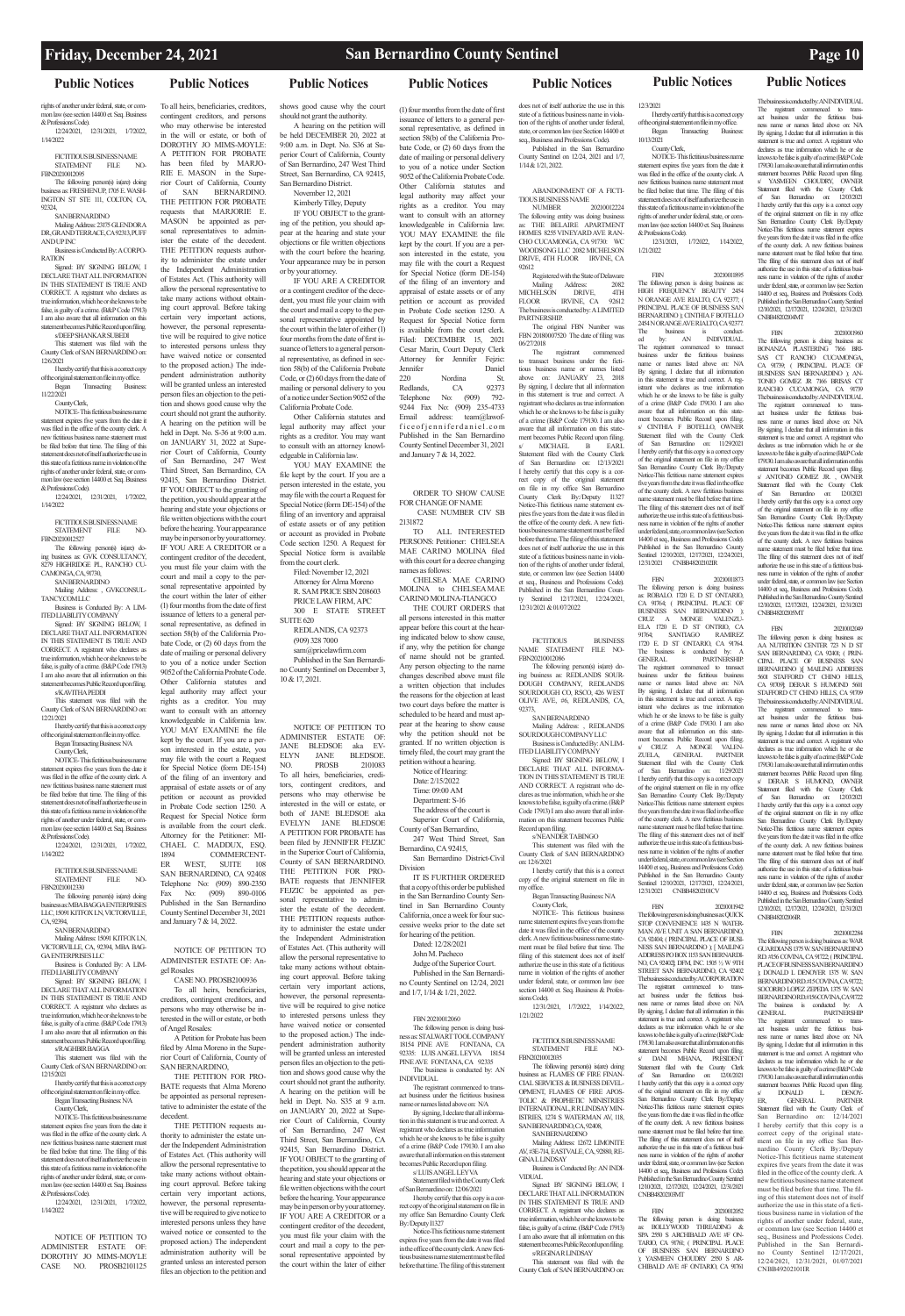*Continued on Page 12*

# **Courtney Suggests His Censure Is The Product Of Rose's Superior Talent For Theatrics** *from page 6*

### **Friday, December 24, 2021 San Bernardino County Sentinel Page 11**

**Despite Multiple Advanced Coronary Episode Response Methodologies They Could Have Brought To Bear, Paramedics Stood Idle** *from page 3*

said, saying the city would experience "major liability" if the council did not address Courtney's behavior with a censure.

Rose said, "The mayor exploited my family, and he exploited me."

Rose repeated Silva's charge that Hart, while serving in the capacity of interim city manager, enabled Courtney.

"I can tell you in multiple conversations I had with Dr. Hart, he lied to support the mayor," Rose said. "The mayor continues to be defiant."

Rose said Courtney was involved in "the misuse of tax dollars, the use of power to intimidate our staff. He is hurting our city and continues to put our city at risk."

Courtney disputed the suggestion that the flyer, which was paid for at his own expense, was intended for self-aggrandizement. Rather, he suggested, he was promoting the city and had shared credit for what had been accomplished with the other members of the city council. "There's no personal gain in this for me," he lamented, pointing out that the flyer, which had

set him back \$657, had been printed and distributed at his own "personal expense," Courtney said. He was merely working to create, the mayor said, a "better Barstow" and was giving the city "free advertising" he was now being chastised for.

He had learned his lesson, Courtney insisted and vowed, "I will not use the city logo nor the city seal."

Courtney referenced Stemler's May 28 letter, which indicated that the district attorney's office considered the Brown Act violation matter now closed as a consequence of the council having committed to a tutorial about the state's open public meeting regulations and how to adhere to them. He said that Silva's and Rose's effort to subject him to the censure motion was a political ruse to undercut his legitimate mayoral authority.

Courtney said he had moved Rose as mayor pro tem because she was unequal to the task of leading the city in his absence. He suggested that she was overdramatizing the situation in an effort to harm him politically. He removed her as his back-up because of, he said, her "previous actions, words and candor. I cannot continue to sit here with what was going on, and it was going on for months. So, when the decision was made

to make sure if in my absence the person that sits on the dais would at least not have a temper tantrum or speak down to the CM [city manager] or staff, I became very uncomfortable. It was not just me [that was] uncomfortable, but the continued remarks from the general public. I warned you. I told you so, but it just continues to go on and on and on and on about Barbara Rose."

> "We can pick and choose a lot of stuff that was done wrong," he said. "The truth is a lot of stuff was done right and it will continue to be done right. I can challenge any of you who want to beat up on us: 'There is an election coming up in 2022. Sign up."

Addressing Rose directly, he said, "I respect the fact that you hold your family high and close. So do I. If I wanted to get into the performance mode like you are well known to do, I can shed a tear, too. But I'm not into performance. I'm into getting things done. For you to sit here and say that the city manager and city attorney had several conversations with me about liability and on and on and on, me doing my job, I'm surprised you would sit here and say that. For you to say that, I'm not really surprised because you're into theatrics, and you're pretty good at it. I just roll with the flow when you try to indicate that I've cost the city a hundred thousand dollars in legal fees, etcetera, etcetera. I know your chosen profession is HR [human resources], according to you. I'm thankful it's not accounting or numbers, because we would really be in trouble. Dr.

Hart: I do encourage you

all to go take a look at how Dr. Hart was treated by Barbara Rose, meeting, after meeting, after meeting, after meeting, after meeting. She can speak about her want for the censure or whatever the case may be. I got that, because she has the ability to present her argument, just like I have the ability to present my argument. I'm not going to laugh at her or snicker at her. I choose not to reduce myself to that level where I got to get into the performance mode. It is like a theater. I don't come here twice a month for the theater. I come here twice a month to do policy, procedure, etcetera, hopin' to get the majority to continue to move our city forward. We are moving our city forward despite what you are witnessing up here. Do we apparently have a city staff member or city staff saying whatever? Perhaps we do. I'm not surprised at anything that's being said." Courtney said he is being attacked by the same small crowd of malcontent residents who are demonizing the police chief as corrupt and being involved in a "cover-up." The police chief's performance, Courtney said, has been exemplary. "They question every single item on the agenda," Courtney said of the naysayers, "but

in the end the majority continues to move things forward. The majority has been 3-2, 3-2, 3-2, because that's how we get things done."

The majority Courtney alluded to consisted of him, Noble and Dyer-Kruse.

"The majority love the fact that the City of Barstow is moving forward," he said.

Courtney implied that the minority of Rose and Silva are running behind, and that is why they were pursuing the censure. He accused Rose of racism, saying that she objected to Noble being named mayor pro tem "because he looked like me." Both Noble and Courtney are African-American. Rose is Hispanic.

When questioned by Silva, Courtney denied intimidating city staff.

Courtney said it was not necessary to spend precious city funds to carry out an independent investigation. "It's money we don't have," he said. The mayor was unable to convince the council to reconsider its censure action, however, and of significance was that his remaining ally on the council, Dyer-Kruse, abandoned him to support the censure resolution. Dyer-Kruse said before the vote that Courtney's actions with regard to the flyer and the Brown Act violations were "concerning," but

that the mayor had desisted in that action. This was a seeming indication she did not think the censure was necessary. Ultimately, however, she supported the censure of the mayor.

Silva managed to take it beyond that, getting the city council, including Dyer-Kruse, to follow up with a secondary motion to have an independent investigation into Courtney's action.

Courtney remained unbowed.

The mayor said he did not want to and would not run for reelection is 2024, but remained committed to serving out the term he was elected to. "Life continues," he said. "If the vote is to censure me, I can live with it. I'm going on." Those close to City Hall said that whether Courtney will remain as a political force is riding on the independent investigation, and that if it is shown Courtney threatened city employees as he was accused of by Silva, his authority, already diminished, will elapse entirely.

paramedic units are provided with an automated CPR device known as AutoPulse which offers continuous high-quality and precisely calibrated automated compressions by performing a circumferential squeeze of the thoracic region. Personnel are trained to augment the AutoPulse with apneic oxygenation, which is the practice of applying a nasal cannula providing oxygen

at a rate of 15 liters per minute prior to intubation taking place. In addition, the paramedic units are equipped with an impedance threshold device, commercially known as an ResQPOD, positioned inline of the ventilation circuit providing apneic oxygenation. The impedance threshold device lowers intrathoracic pressure during the recoil phase of CPR by selectively restricting unnecessary airflow into the chest. This vacuum increases preload, lowers intracranial pressure, and improves blood flow to the brain and vital organs. In addition, the Rialto Fire Department's paramedic personnel are provided

with cardiac event victim life-sustaining training that is advanced of the medical industry standard, including what is referred to as "headsup CPR" and defibrillation delaying techniques. Heads-up CPR is used in conjunction with automated CPR and is achieved by elevating the patient's head and torso to a 30-degree angle, thus reducing venous pressure, allowing an increased blood flow to the heart from the brain. Heads-up CPR decreases intracranial pressure and increases coronary and cerebral perfusion pressures. This allows deoxygenated blood to return to the heart and oxygenated blood to be pumped

to the brain. Rialto paramedics are further trained that when encountering cardiac arrest patients with prolonged downtime, ventricular fibrillation or an end tidal carbon dioxide level of less than 20mmHg, that defibrillation should be delayed prior to administering high quality CPR to increase perfusion and correct hypoxia and further resolve acidosis. Through delaying fibrillation until after efficient CPR is accomplished and increasing perfusion and reversing acidosis, the heart becomes more receptive to electrical therapy, increasing the probability for the return of spontaneous circulation and the resump-

tion of a sustained heart rhythm.

Despite the high level of training and availability of advanced equipment that could have potentially kept Angulo alive, the refusal of the two paramedics on scene at the Rialto Post Acute Care Center on November 17 to enter the facility prevented that level of care being applied in a timely manner.

Footage of Ballew's body-worn camera released by the city shows Ballew approaching the entrance of the Rialto Post Acute Care Center. Already in place are two paramedics, who are standing at either side of the automated sidesliding entrance into the Rialto Post Acute Care Center. At one point, when Ballew turns slightly, a third Rialto firefighter can be seen standing off to Ballew's side. Ballew then engages in a brief but inaudible conversation with the two paramedics, after which he enters the building.

The video's field of view, essentially from Ballew's perspective, shows him progressing down a hallway toward a nursing station and then turning left into an adjoining hallway within the facility. A female employee in nurse's decorative scrubs can be heard inquiring about